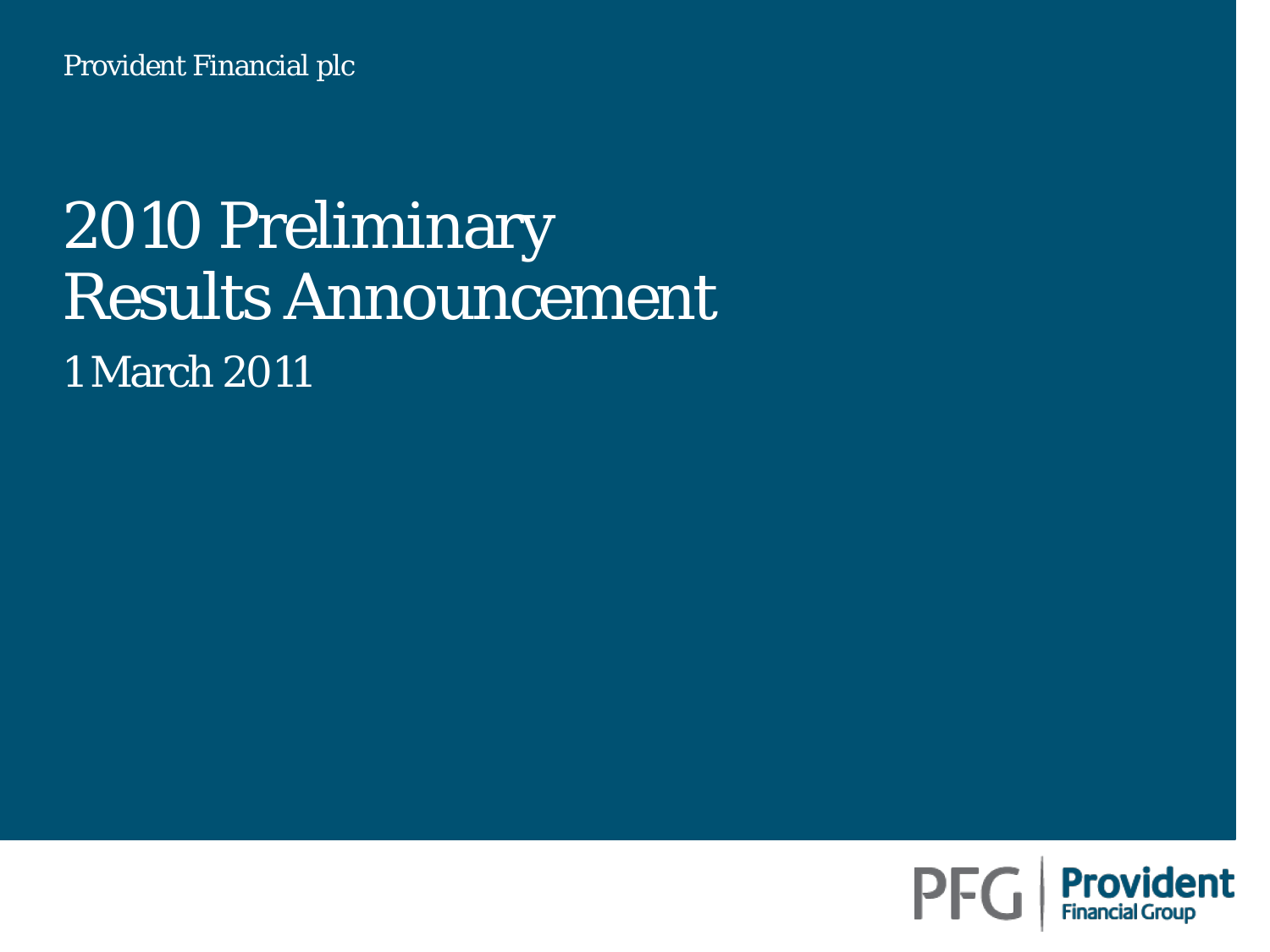### 2010 Preliminary Results Announcement Today's presentation

- Strategy and approach **Peter Crook**
- Financial review **Andrew Fisher Andrew Fisher**
- Regulatory update and outlook **Peter Crook**
- Questions

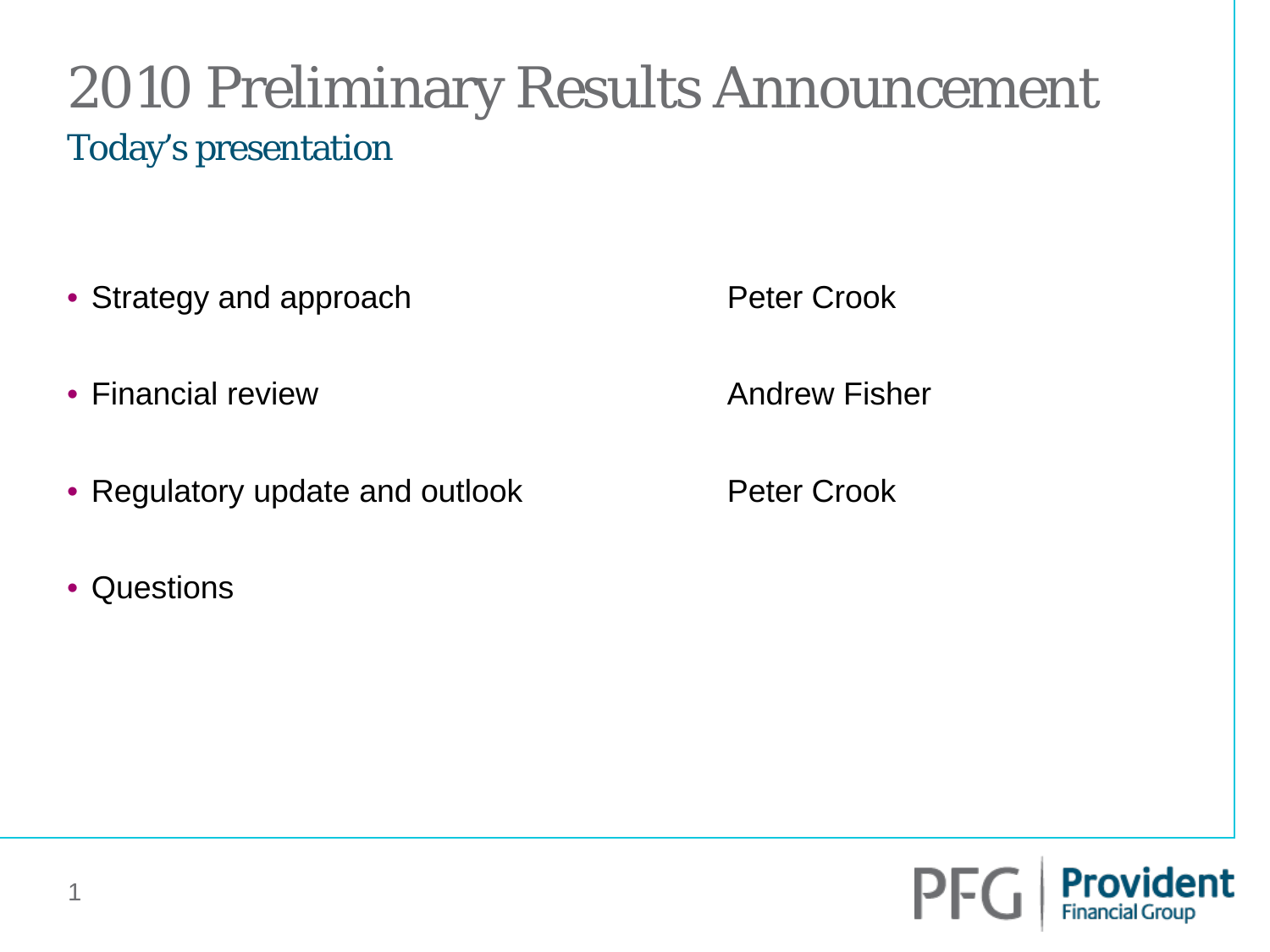## Strategy and approach Peter Crook – Chief Executive

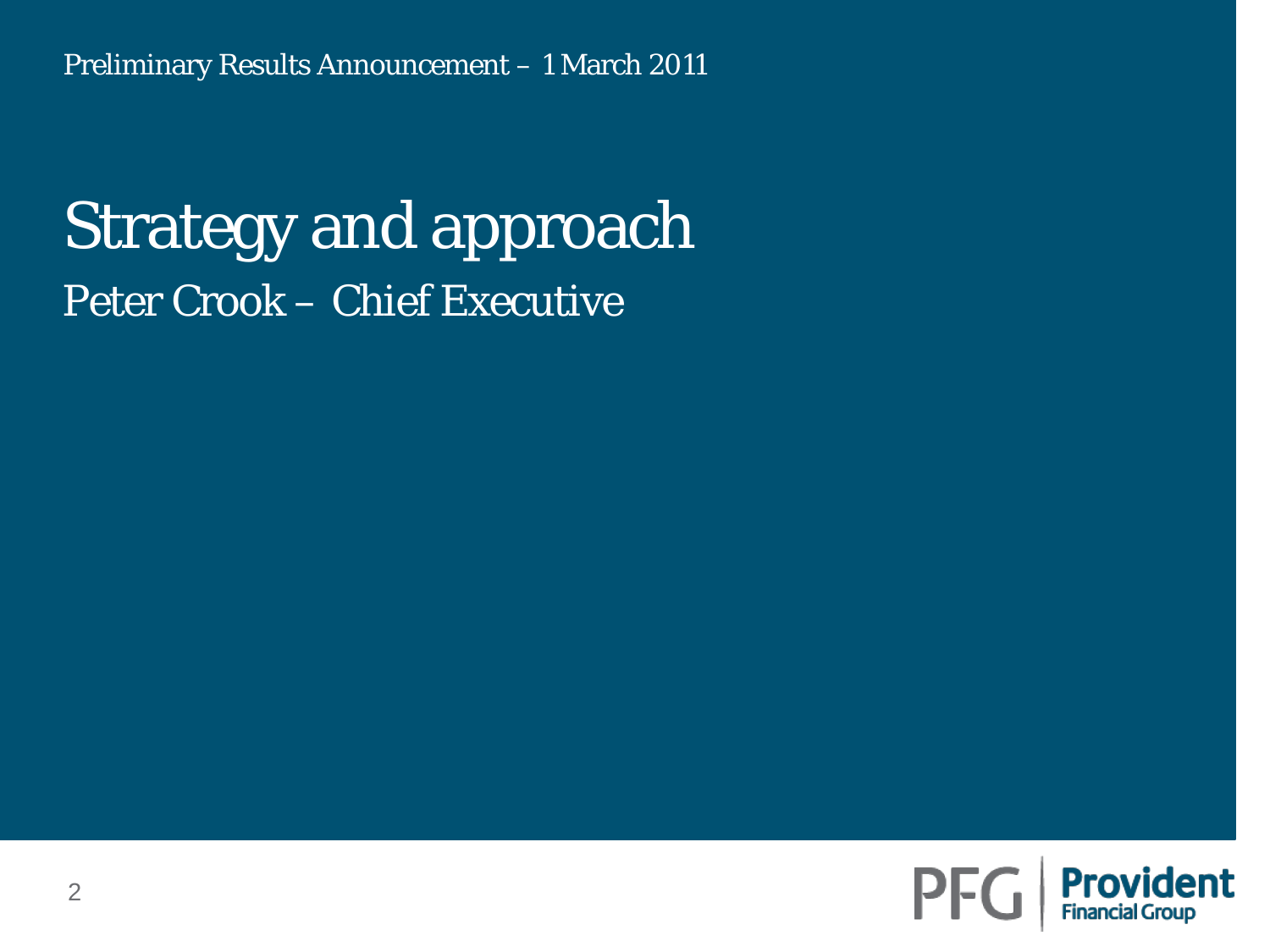### **Highlights** Continued good progress

- Profit before tax and exceptional costs up 11.1% to £144.5m
- Sound credit quality and collections performance in both businesses
- Home Credit performance underpinned by strong management of yield and costs
- Strong growth and favourable delinquency trends at Vanquis Bank produced 30% post-tax return on equity for 2010
- Additional post year-end funding of £128m with headroom currently £370m
- Dividend cover very close to target of 1.25 times
- Fourth quarter pick-up in Home Credit sales and continued investment in growth at Vanquis Bank position the group well for 2011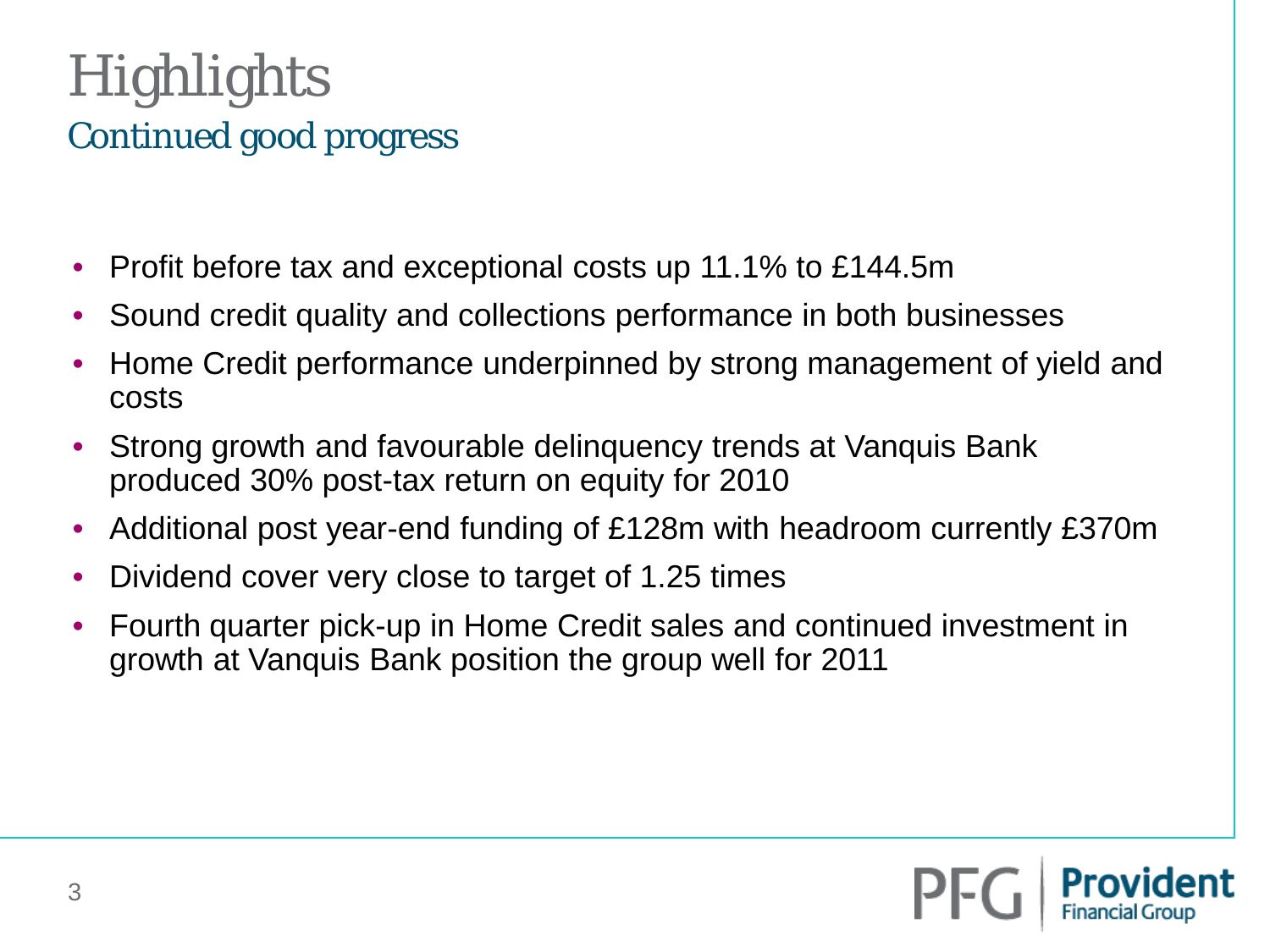## **Strategy**

Addressing UK non-standard lending market through responsible lending

- Our aim is to be the leading non-standard lender in the UK, acting responsibly in all our relationships and playing a positive role in the communities we serve
- UK non-standard market will increasingly be the domain of specialist lenders with high returns available in the small-sum unsecured segment of the market
- Leading positions in home credit and non-standard credit card market segments

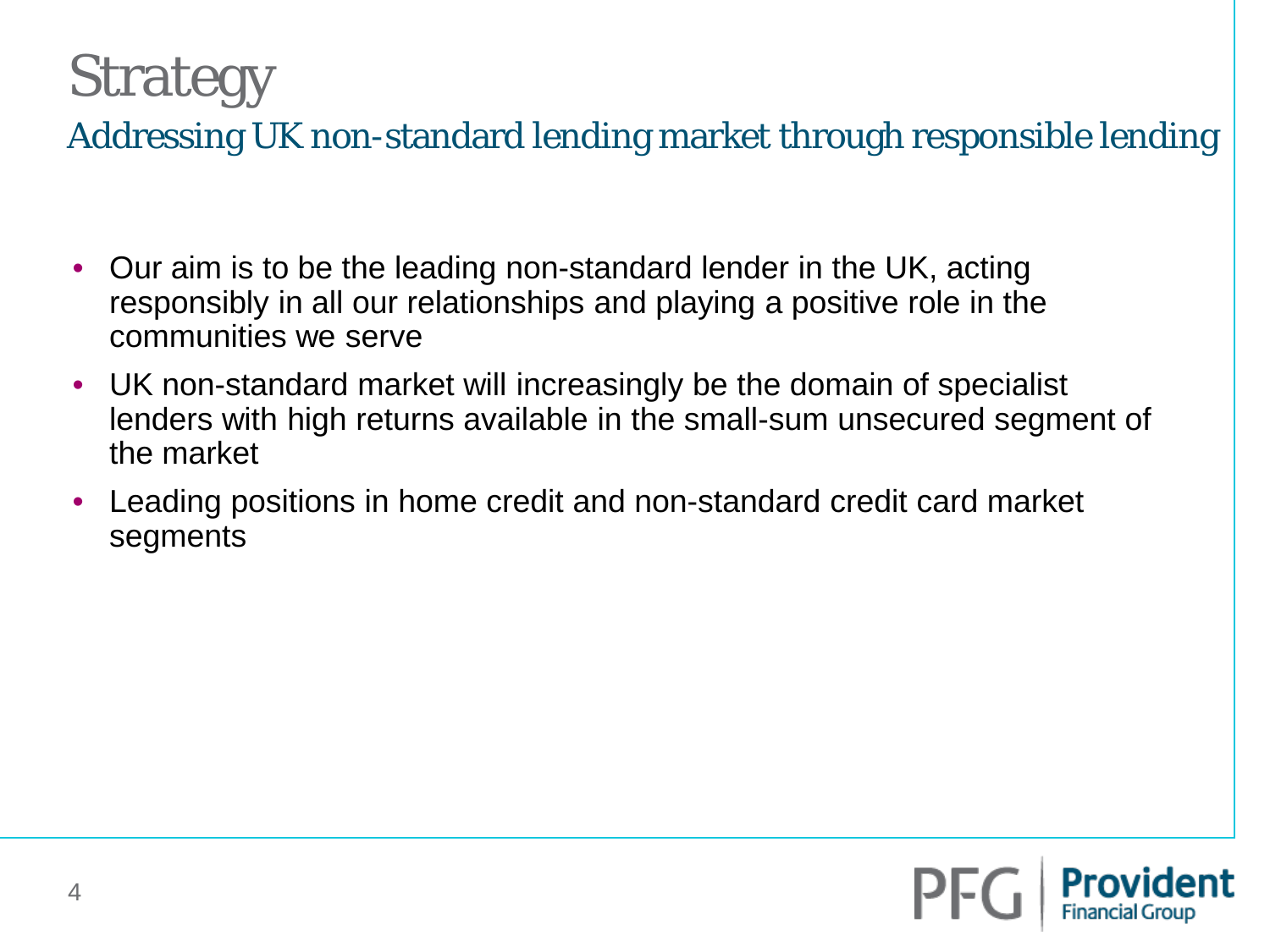## Market conditions and business positioning Home Credit

#### Market conditions

- Competitive landscape little changed
- Pressure on household incomes from under-employment and inflation
- Cautious customer behaviour tempered demand for credit through most of 2010
- More stable employment market and announcement of Government Spending Review improved visibility of future incomes and demand for credit from September
- Welfare changes will have limited impact on customer base with changes to individual customer circumstances factored into agents' normal lending decisions

#### Business positioning

- Business plan for 2010 based on lower growth
- Tight stance on underwriting new risks and re-serving existing customers remains in place
- Yield and duration of book actively managed to protect returns and manage risk
- Central costs reduced at start of 2010 whilst collections and arrears management capacity fully protected
- Deliberate focus on serving credit to good quality existing customers as demand improved

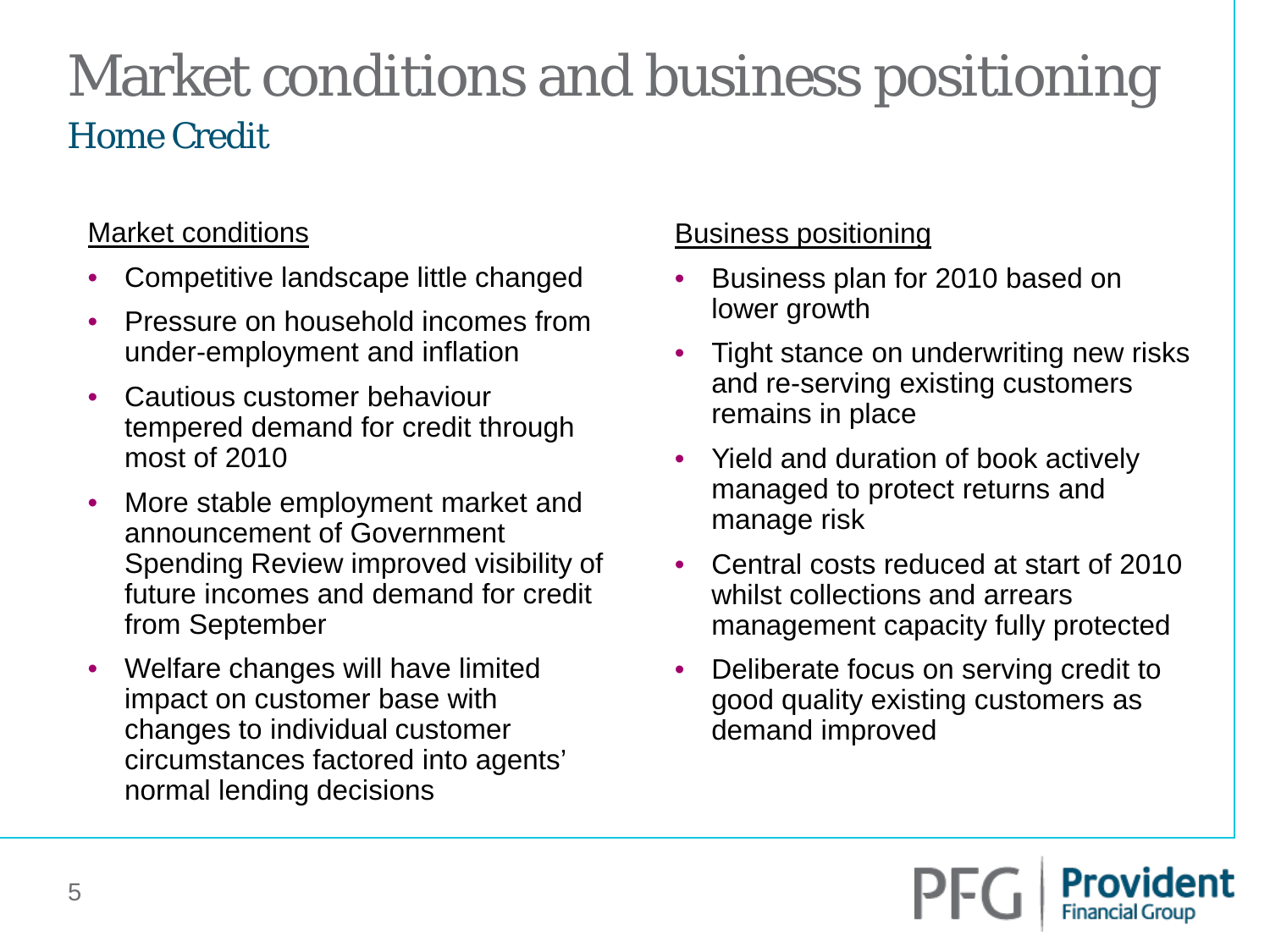### Market conditions and business positioning Vanquis Bank

#### Market conditions

- Vanquis Bank remains the most active participant in the non-standard credit card market
- Strong flow of applications from both direct mail and internet channels
- Unemployment relatively stable since mid-2009
- Consumers in the wider non-standard market still carrying too much debt

#### Business positioning

- No change to tight underwriting and credit line increase criteria in place since mid-2009
- Strict adherence to only serving customers with limited indebtedness
- Improving underlying quality of the book now showing through in favourable delinquency trends and rising risk-adjusted margin
- Re-investment of some of delinquency gains in accelerating growth in customer base
- No near term relaxation of credit standards due to uncertainty over direction of employment market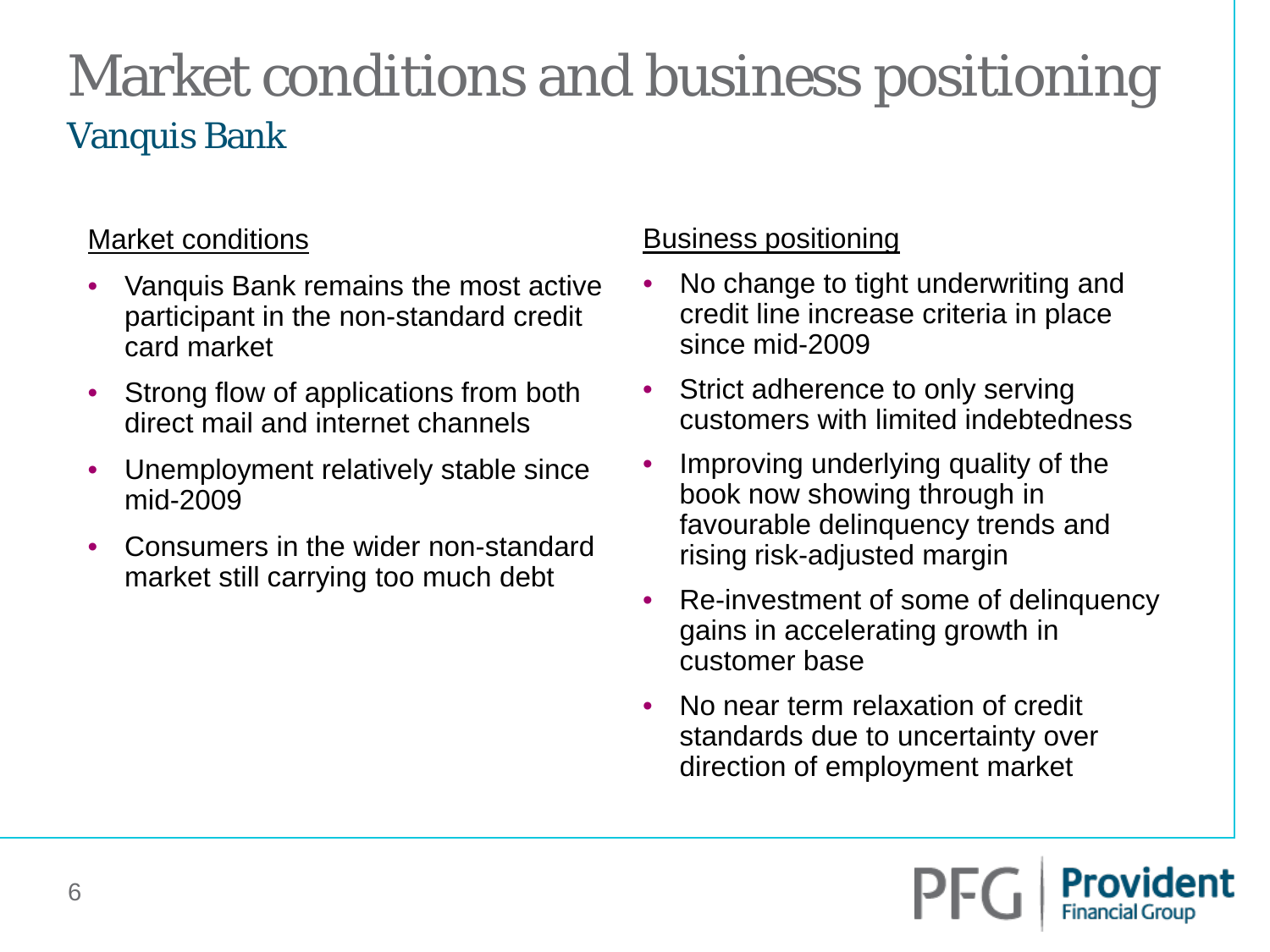## Market conditions and business positioning Summary

- Approach in both businesses has proved to be appropriate to current market conditions
- No change to current positioning of both businesses due to potential uncertainty stemming from future direction of employment market
- Both businesses enter 2011 with good quality receivables books and capacity to continue to deliver profitable growth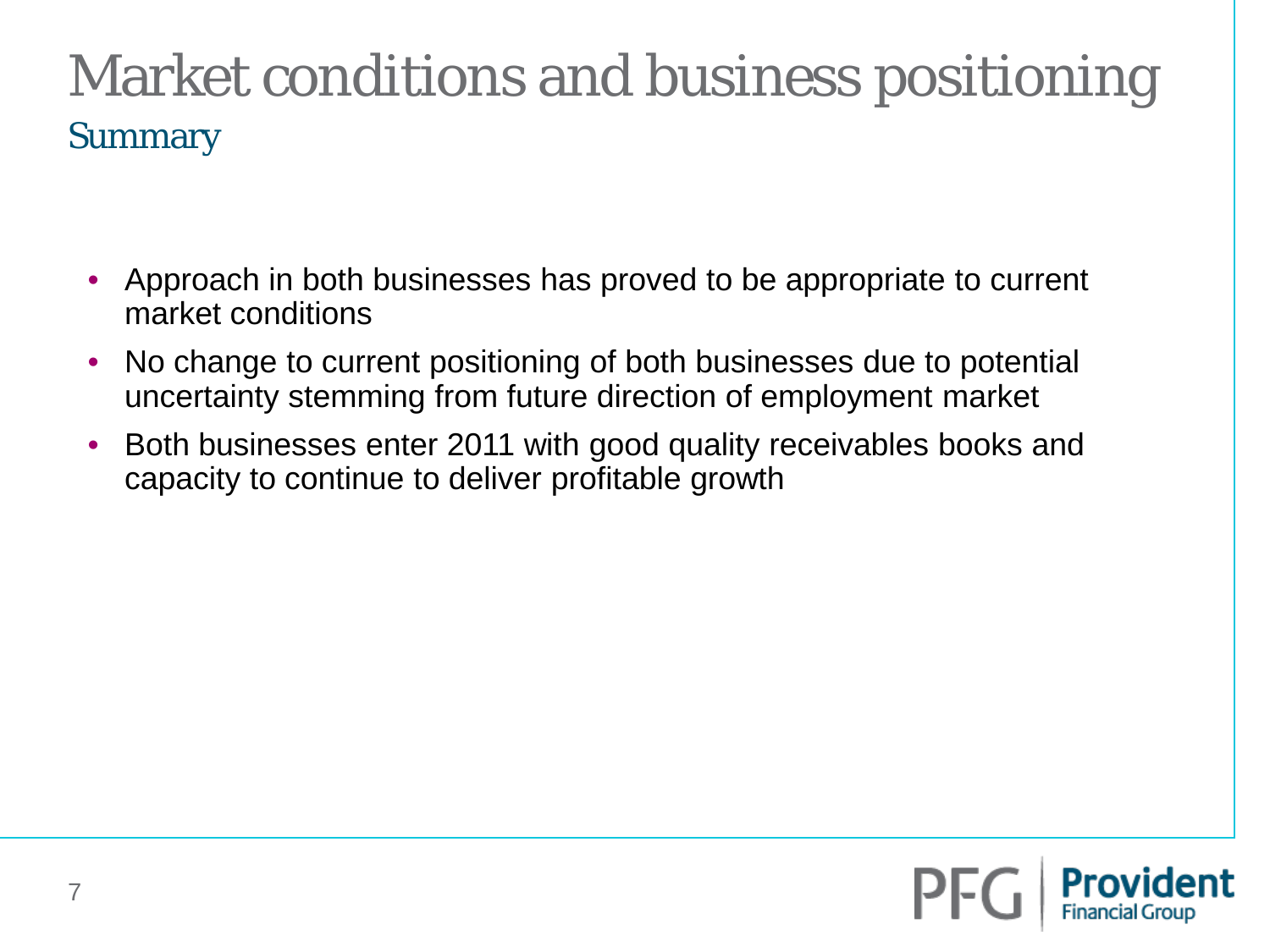## Financial review Andrew Fisher – Finance Director

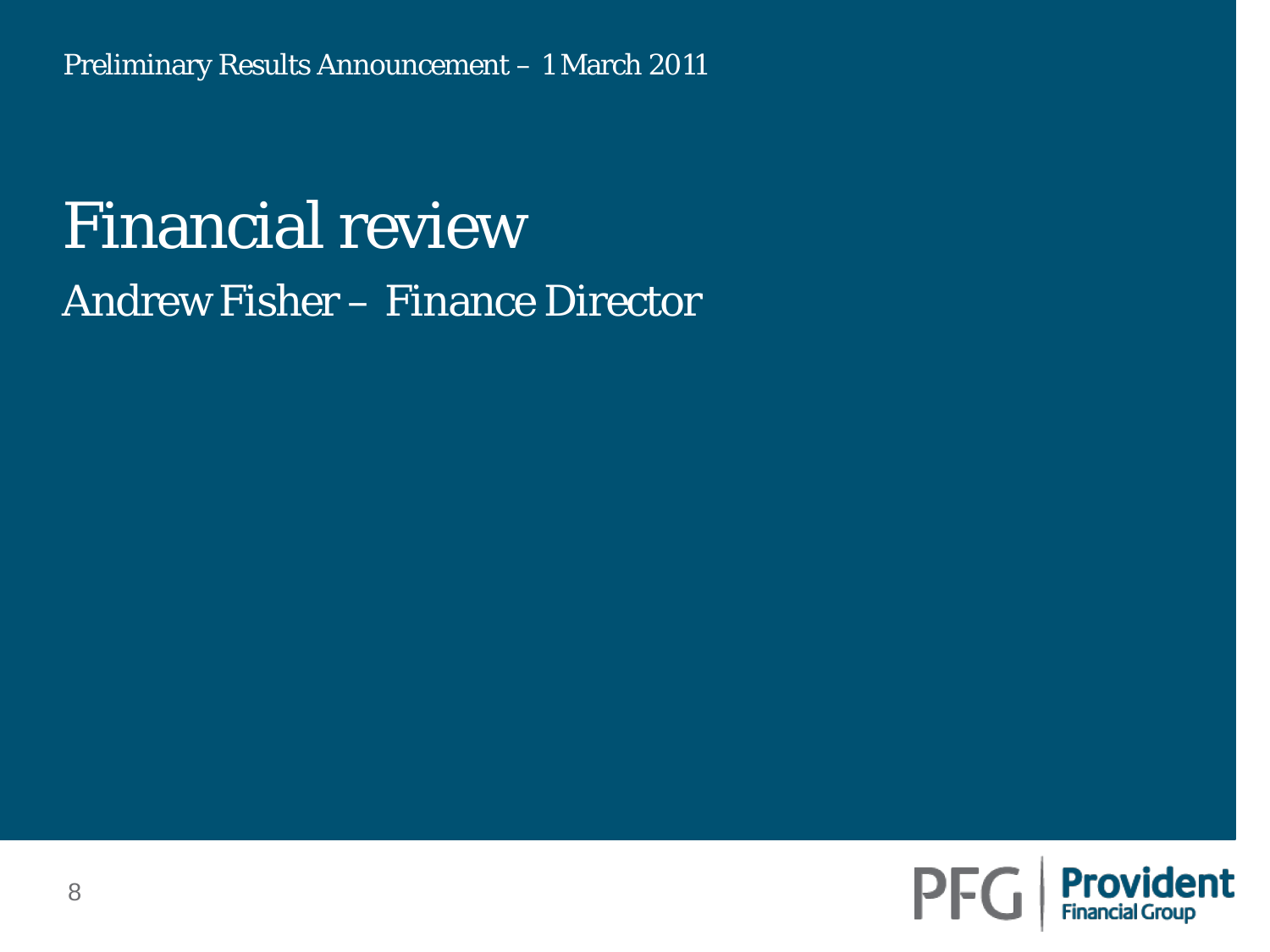## Financial review

### Profit before taxation

| Year ended 31 December                                 | 2010<br>£m     | 2009<br>£m   | Change<br>£m   |
|--------------------------------------------------------|----------------|--------------|----------------|
| <b>Home Credit</b>                                     | 129.1          | 128.9        | 0.2            |
| <b>Real Personal Finance</b>                           | (1.8)          | (7.7)        | 5.9            |
| <b>Vanquis Bank</b>                                    | 26.7           | 14.1         | 12.6           |
| <b>Yes Car Credit</b>                                  |                | 0.2          | (0.2)          |
| Central:<br>- Costs<br>- Interest (payable)/receivable | (8.1)<br>(1.4) | (7.0)<br>1.6 | (1.1)<br>(3.0) |
| <b>Total central</b>                                   | (9.5)          | (5.4)        | (4.1)          |
| Profit before tax and exceptional costs                | 144.5          | 130.1        | 14.4           |
| Adjusted earnings per share                            | 78.6p          | 71.4p        |                |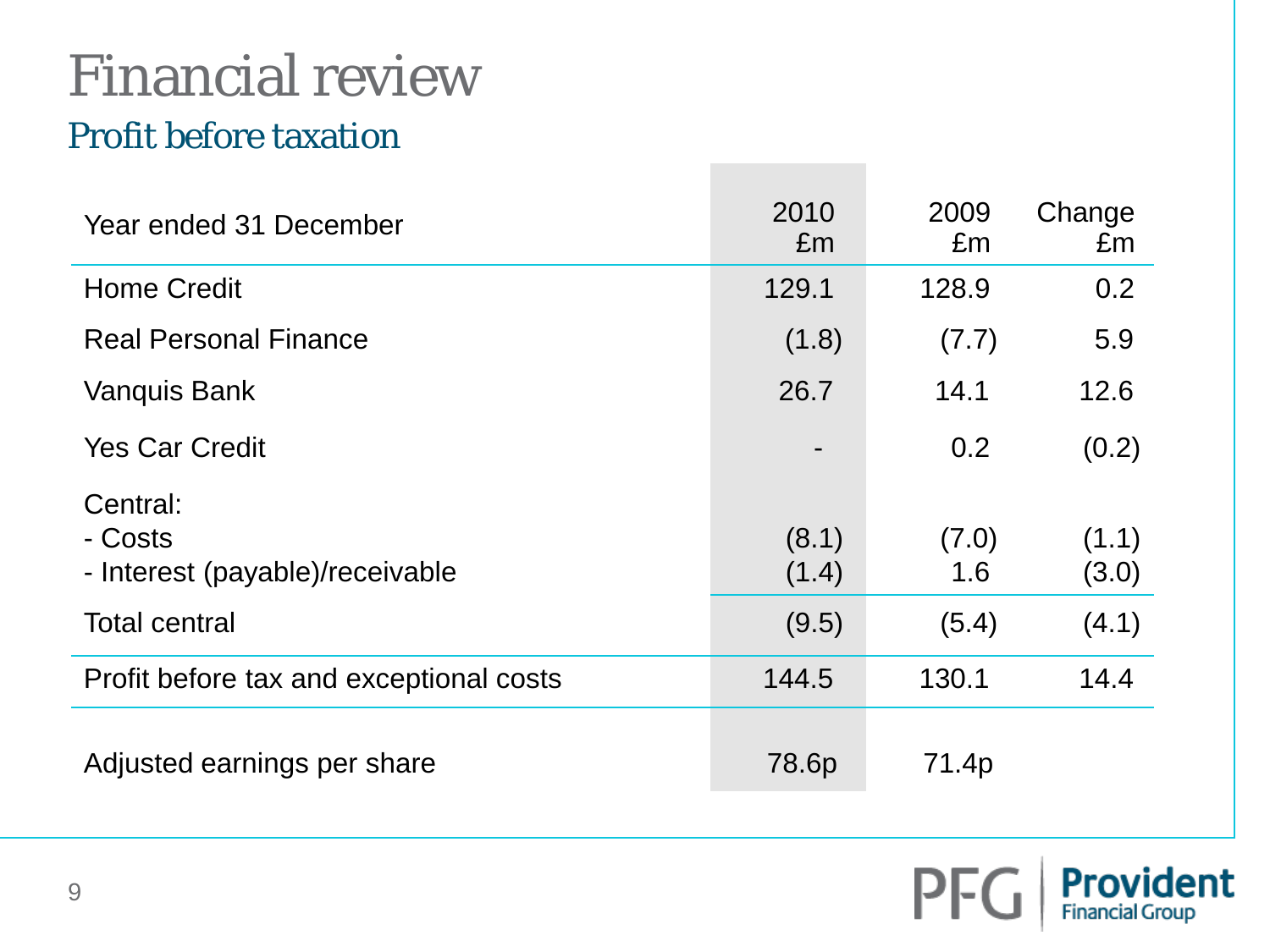#### Income statement

| Year ended 31 December                   | 2010<br>(53 weeks)<br>£m | 2009<br>$(52 \text{ weeks})$<br>£m | Change<br>$\%$ |
|------------------------------------------|--------------------------|------------------------------------|----------------|
| Customer numbers ('000)                  | 1,861                    | 1,842                              | 1.0%           |
| Year-end customer receivables            | 867.2                    | 866.0                              | 0.1%           |
| Average customer receivables             | 753.6                    | 759.2                              | $(0.7\%)$      |
|                                          |                          |                                    |                |
| Revenue                                  | 701.1                    | 673.7                              | 4.1%           |
| Impairment                               | (230.6)                  | (216.7)                            | $(6.4\%)$      |
| Revenue less impairment                  | 470.5                    | 457.0                              | 3.0%           |
| Revenue yield*<br>Impairment % revenue** | 93.0%<br>32.9%           | 88.7%<br>32.2%                     |                |
| Costs                                    | (292.3)                  | (288.4)                            | $(1.4\%)$      |
| Profit before interest and tax           | 178.2                    | 168.6                              | 5.7%           |
| Interest                                 | (49.1)                   | (39.7)                             | (23.7%)        |
| Profit before tax                        | 129.1                    | 128.9                              | 0.2%           |

\* Revenue as a percentage of average receivables for the year ended 31 December

\*\* Impairment as a percentage of revenue for the year ended 31 December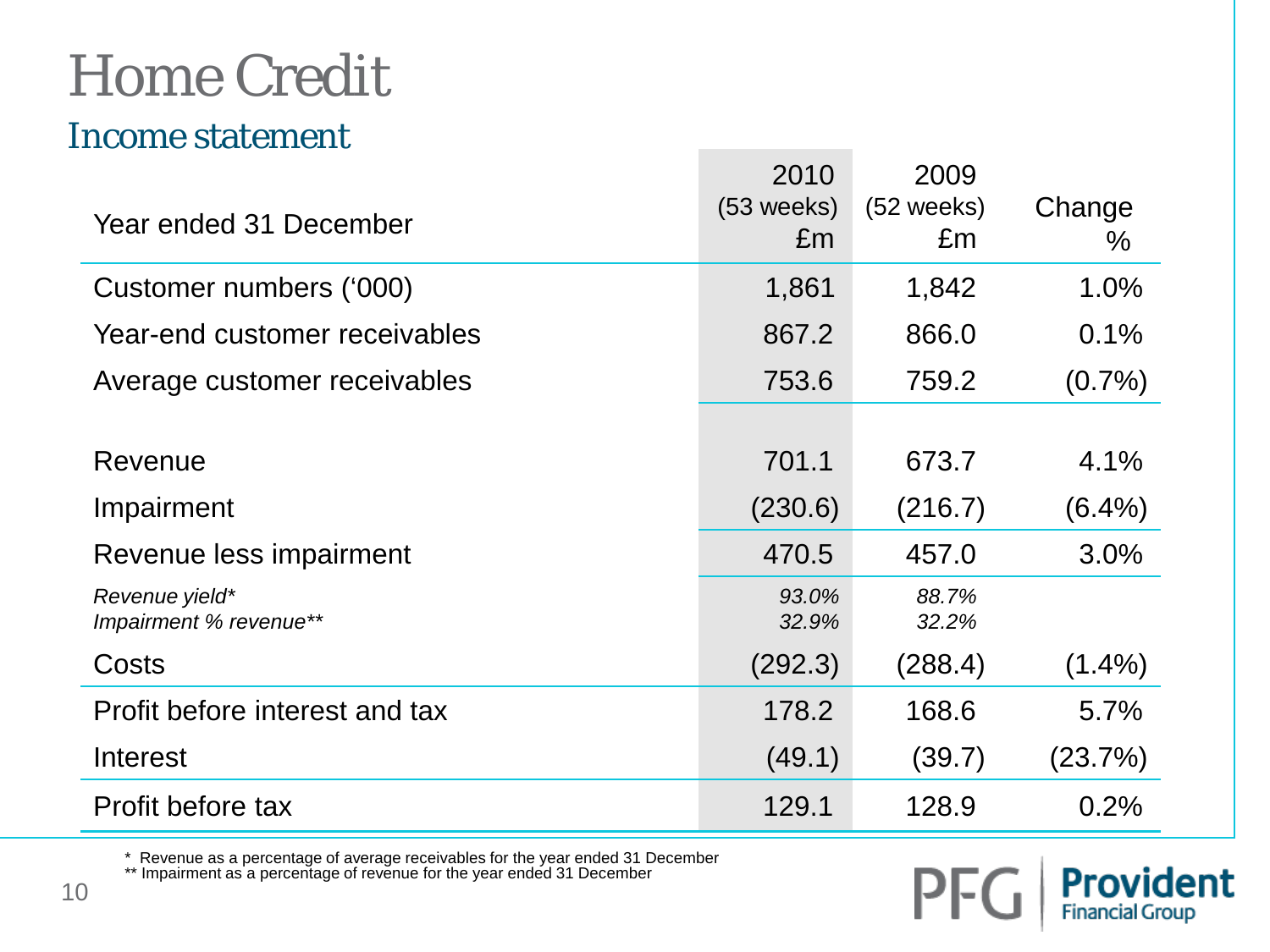### Home Credit Uplift in revenue yield



Annualised revenue as a % of average receivables for Home Credit

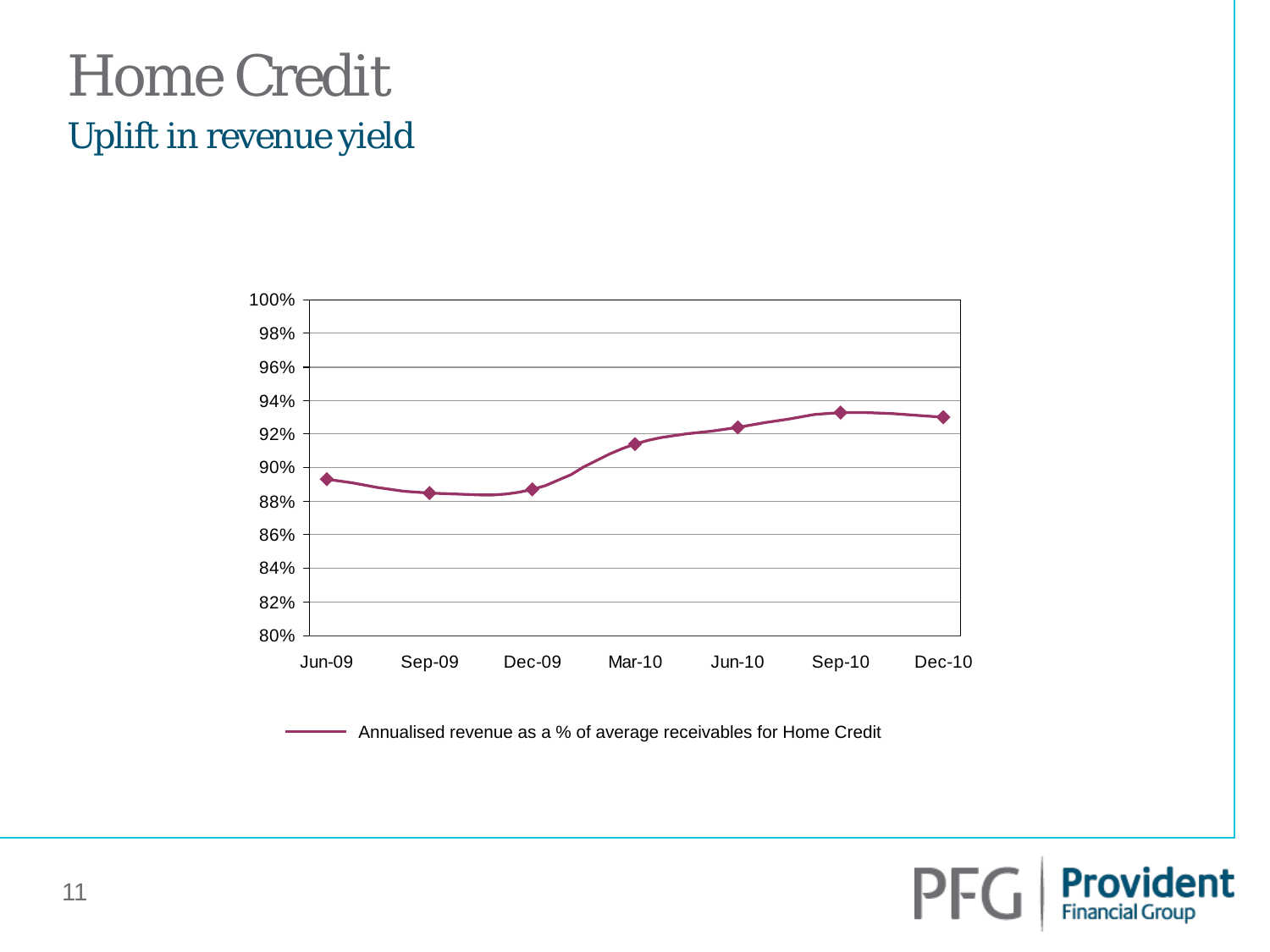#### Income statement

| Year ended 31 December                   | 2010<br>(53 weeks)<br>£m | 2009<br>$(52 \text{ weeks})$<br>£m | Change<br>$\%$ |
|------------------------------------------|--------------------------|------------------------------------|----------------|
| Customer numbers ('000)                  | 1,861                    | 1,842                              | 1.0%           |
| Year-end customer receivables            | 867.2                    | 866.0                              | 0.1%           |
| Average customer receivables             | 753.6                    | 759.2                              | $(0.7\%)$      |
|                                          |                          |                                    |                |
| Revenue                                  | 701.1                    | 673.7                              | 4.1%           |
| Impairment                               | (230.6)                  | (216.7)                            | $(6.4\%)$      |
| Revenue less impairment                  | 470.5                    | 457.0                              | 3.0%           |
| Revenue yield*<br>Impairment % revenue** | 93.0%<br>32.9%           | 88.7%<br>32.2%                     |                |
| Costs                                    | (292.3)                  | (288.4)                            | $(1.4\%)$      |
| Profit before interest and tax           | 178.2                    | 168.6                              | 5.7%           |
| Interest                                 | (49.1)                   | (39.7)                             | (23.7%)        |
| Profit before tax                        | 129.1                    | 128.9                              | 0.2%           |

\* Revenue as a percentage of average receivables for the year ended 31 December

\*\* Impairment as a percentage of revenue for the year ended 31 December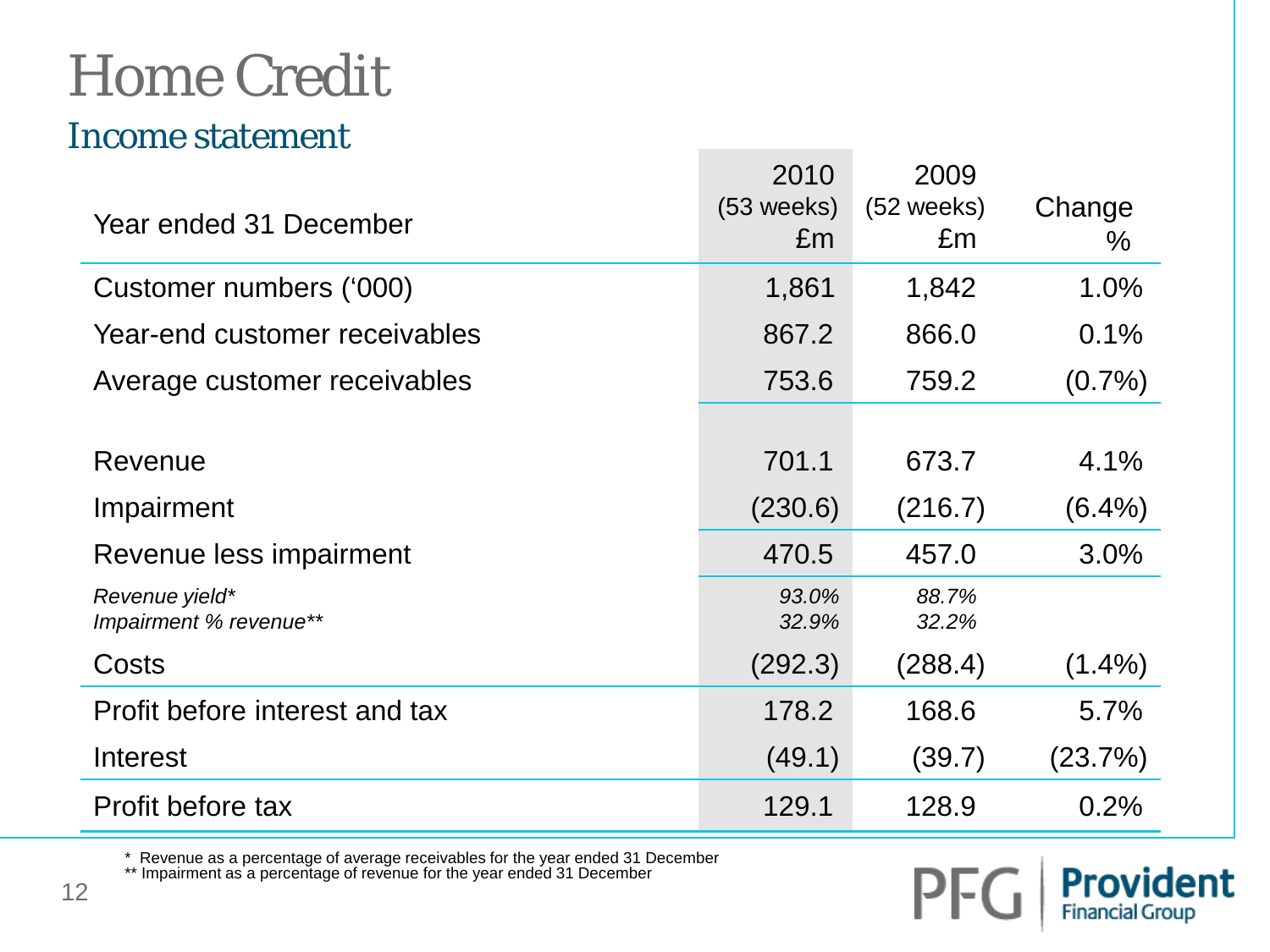#### Impairment as a % of revenue



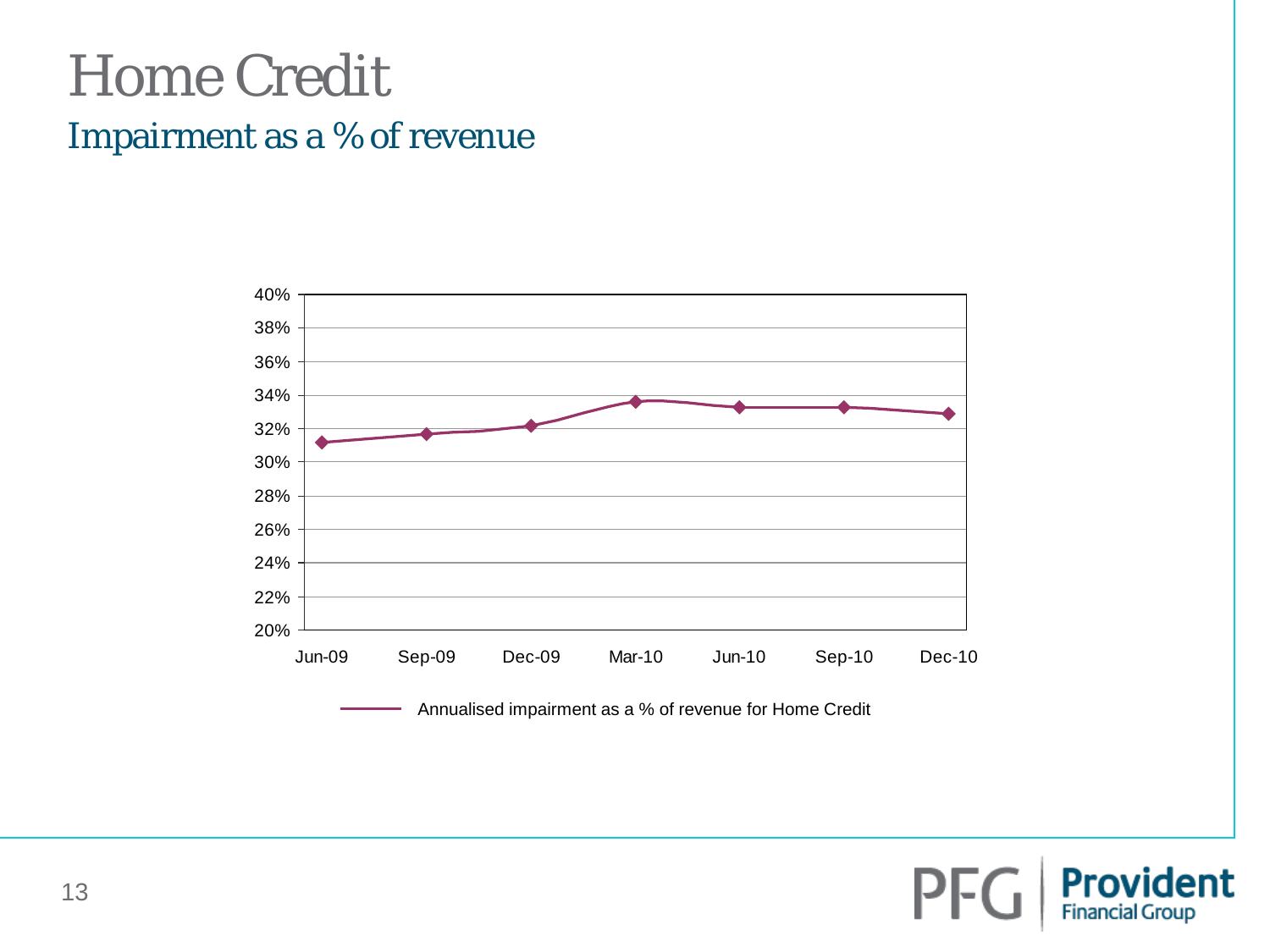Impairment policy

- Based on last 12 weeks payment performance
- Loans deemed impaired if more than 1 contractual weekly payment missed in previous 12 weeks
- 95%+ provision against loans for which no payment received in last 12 weeks

**Timely, realistic provisioning which has been applied consistently and reinforces the right behaviour amongst 11,400 agents and 3,150 employees**

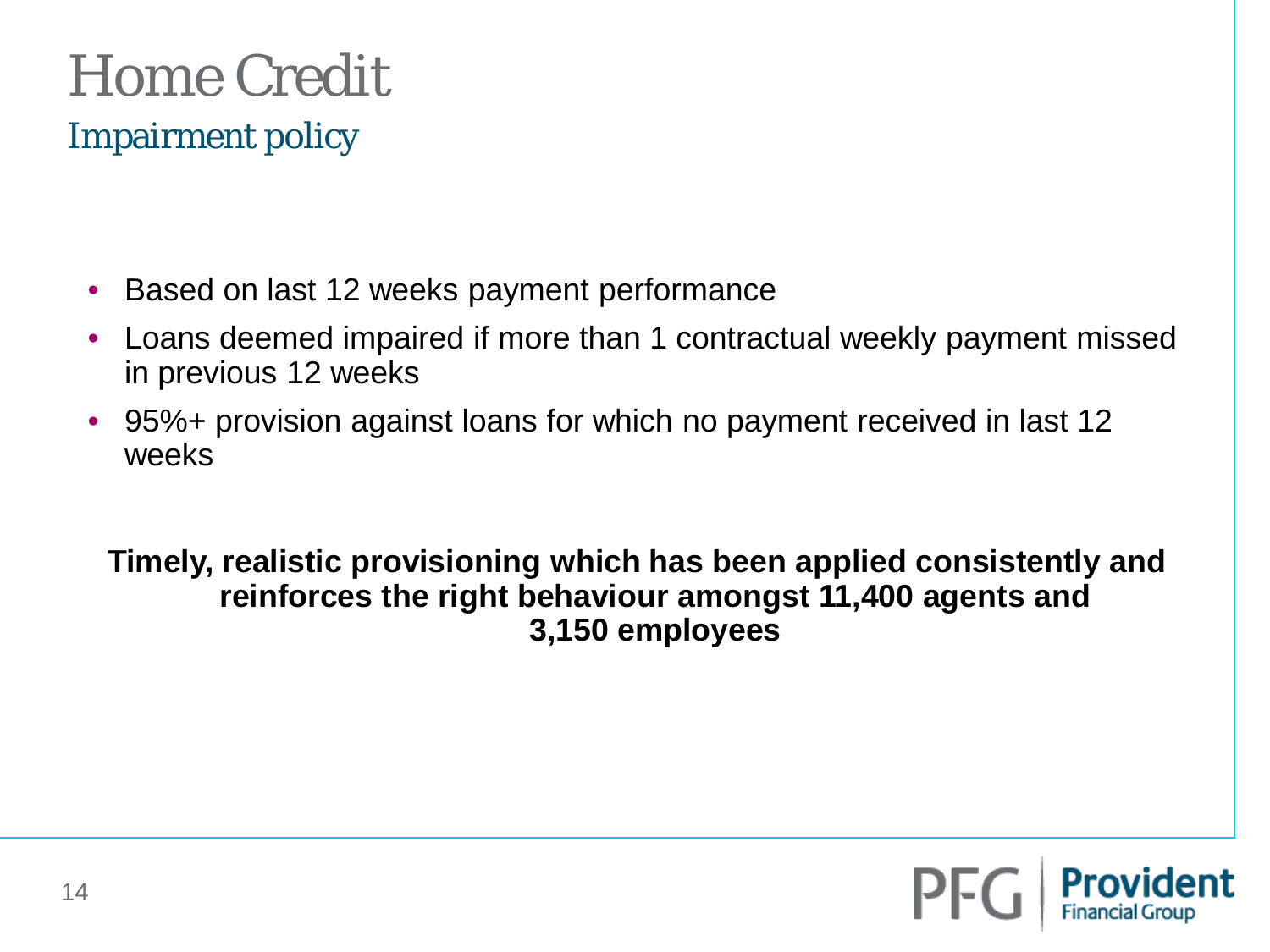### IFRS 7 disclosures - % of year-end receivables

|                                                          | 2010          | 2009         |
|----------------------------------------------------------|---------------|--------------|
|                                                          | $\frac{0}{0}$ | $\%$         |
| In order                                                 | 36.1          | 36.9         |
| In arrears:<br>- Past due but not impaired<br>- Impaired | 16.1<br>47.8  | 15.0<br>48.1 |
| Total                                                    | 100.0         | 100.0        |

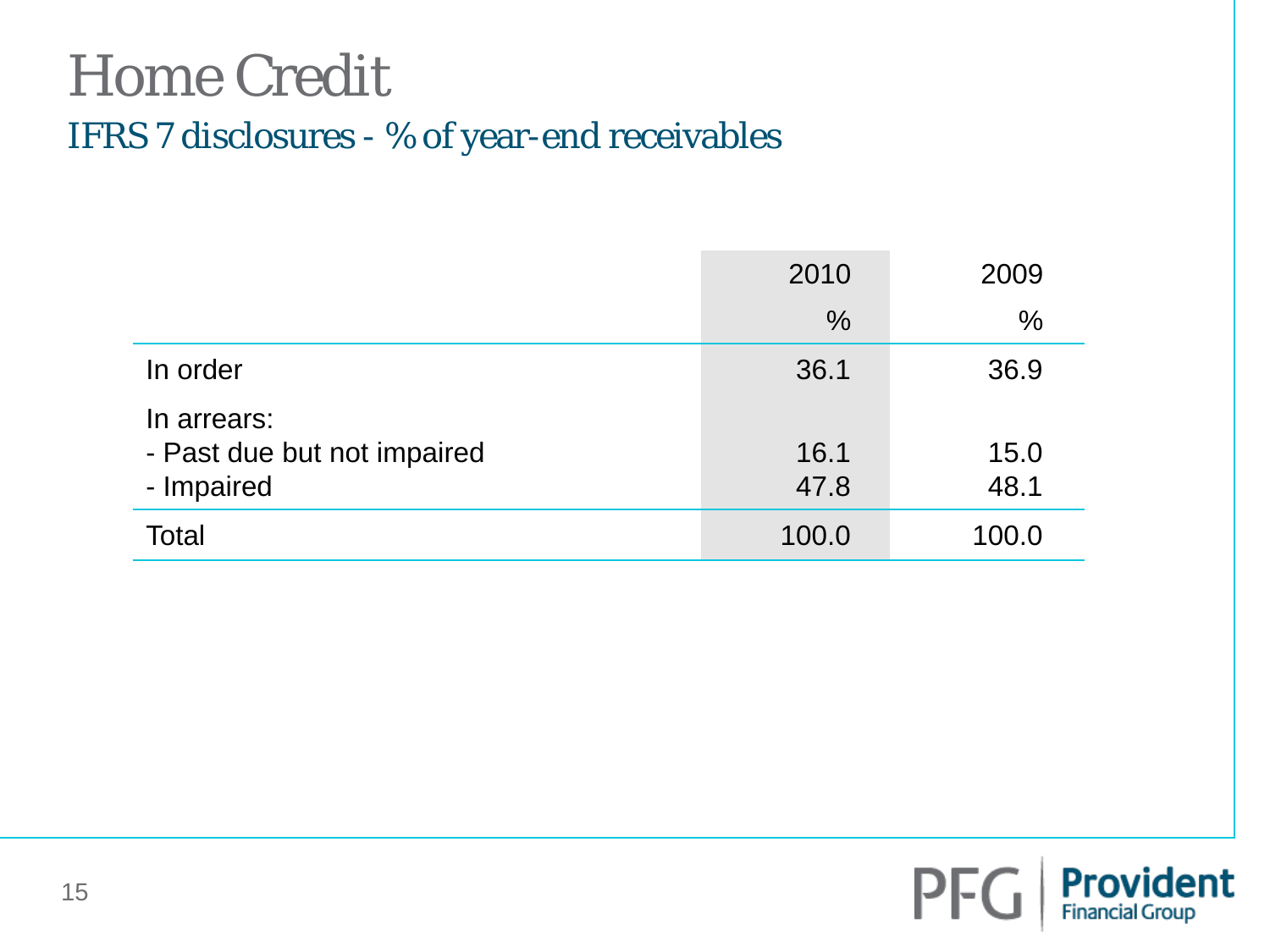#### Income statement

| Year ended 31 December                   | 2010<br>(53 weeks)<br>£m | 2009<br>$(52 \text{ weeks})$<br>£m | Change<br>$\%$ |
|------------------------------------------|--------------------------|------------------------------------|----------------|
| Customer numbers ('000)                  | 1,861                    | 1,842                              | 1.0%           |
| Year-end customer receivables            | 867.2                    | 866.0                              | 0.1%           |
| Average customer receivables             | 753.6                    | 759.2                              | $(0.7\%)$      |
|                                          |                          |                                    |                |
| Revenue                                  | 701.1                    | 673.7                              | 4.1%           |
| Impairment                               | (230.6)                  | (216.7)                            | $(6.4\%)$      |
| Revenue less impairment                  | 470.5                    | 457.0                              | 3.0%           |
| Revenue yield*<br>Impairment % revenue** | 93.0%<br>32.9%           | 88.7%<br>32.2%                     |                |
| Costs                                    | (292.3)                  | (288.4)                            | $(1.4\%)$      |
| Profit before interest and tax           | 178.2                    | 168.6                              | 5.7%           |
| Interest                                 | (49.1)                   | (39.7)                             | (23.7%)        |
| Profit before tax                        | 129.1                    | 128.9                              | 0.2%           |

\* Revenue as a percentage of average receivables for the year ended 31 December

\*\* Impairment as a percentage of revenue for the year ended 31 December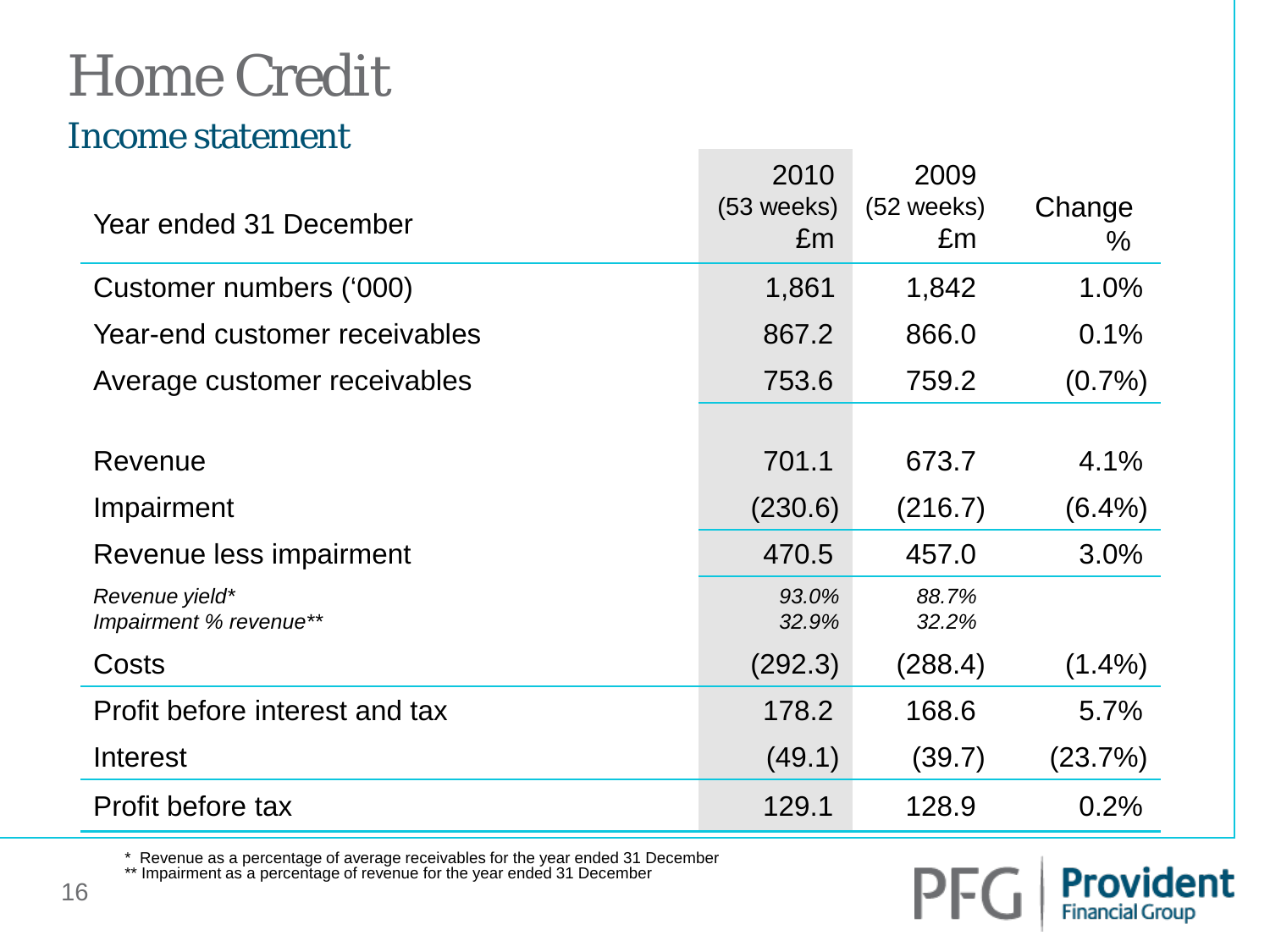# Vanquis Bank

#### Income statement

| Year ended 31 December                          | 2010<br>£m     | 2009<br>£m     | Change<br>$\%$ |
|-------------------------------------------------|----------------|----------------|----------------|
| Customer numbers ('000)                         | 544            | 426            | 27.7%          |
| Year-end customer receivables                   | 345.0          | 255.5          | 35.0%          |
| Average customer receivables                    | 289.2          | 231.1          | 25.1%          |
|                                                 |                |                |                |
| Revenue                                         | 162.0          | 131.3          | 23.4%          |
| Impairment                                      | (63.9)         | (61.7)         | $(3.6\%)$      |
| Revenue less impairment                         | 98.1           | 69.6           | 40.9%          |
| Risk-adjusted margin*<br>Impairment % revenue** | 33.9%<br>39.4% | 30.1%<br>47.0% |                |
| Costs                                           | (52.9)         | (43.3)         | $(22.2\%)$     |
| Profit before interest and tax                  | 45.2           | 26.3           | 71.9%          |
| Interest                                        | (18.5)         | (12.2)         | (51.6%)        |
| Profit before tax                               | 26.7           | 14.1           | 89.4%          |

\* Revenue less impairment as a percentage of average receivables for the year ended 31 December

\*\* Impairment as a percentage of revenue for the year ended 31 December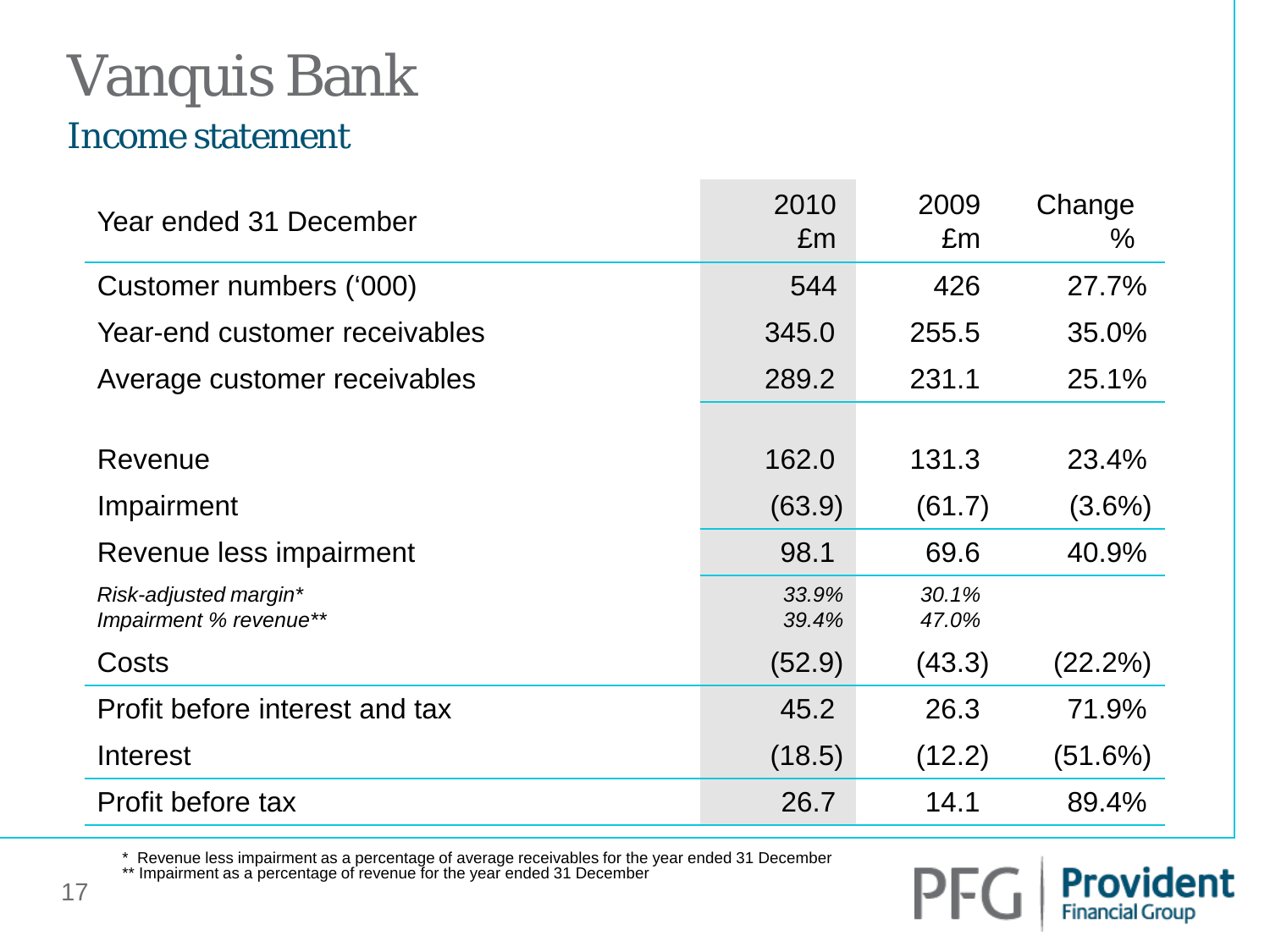## Vanquis Bank Maintaining the risk-adjusted margin



- Risk-adjusted margin of 33.9% above target level of 30%
- Stability of risk-adjusted margin results from active management of:
	- Credit line utilisation to minimise contingent undrawn exposure
	- Revenue yield through appropriate pricing for risk
- Expansion of risk-adjusted margin in 2010 reflects favourable delinquency trends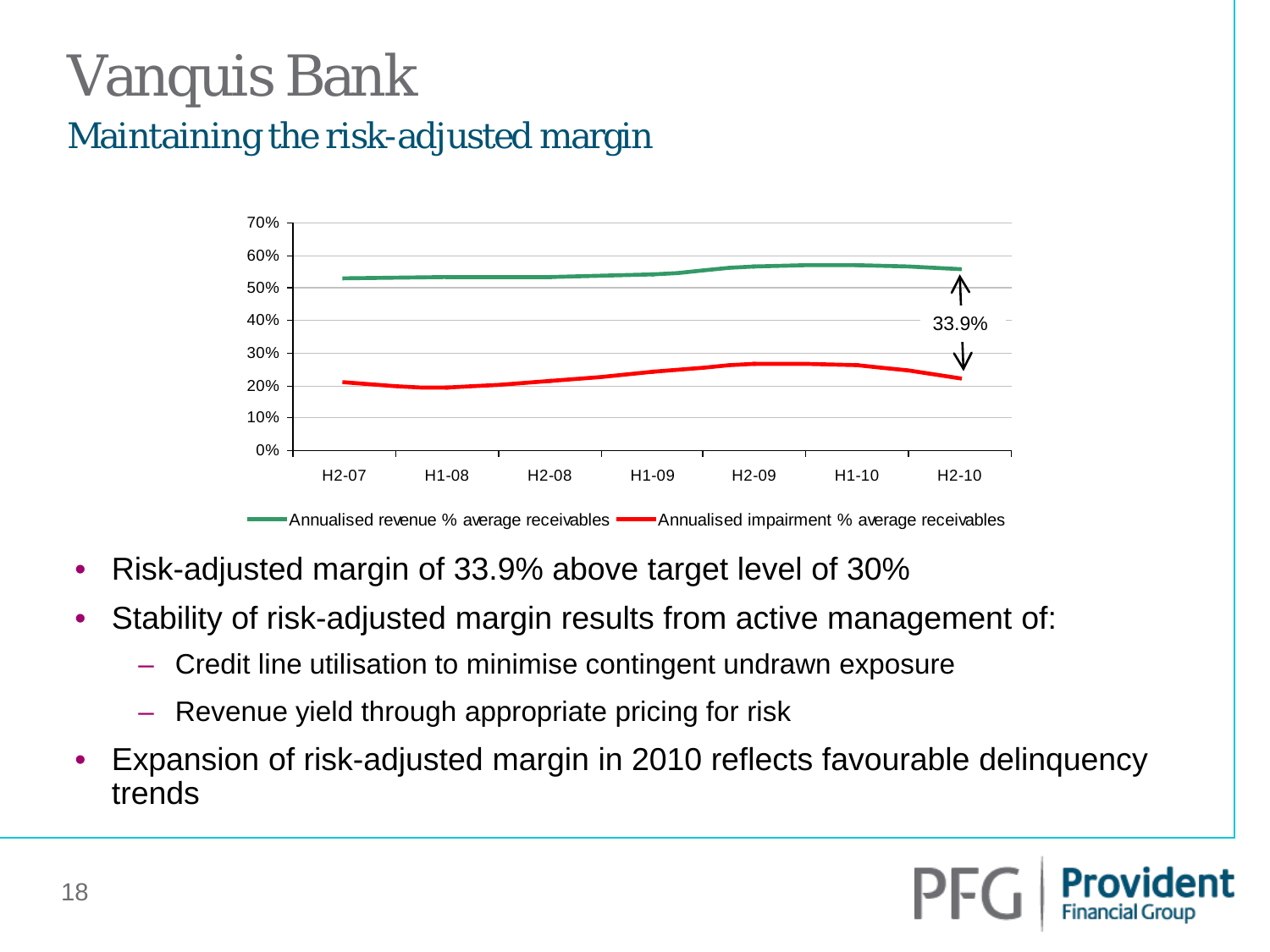## Vanquis Bank Expansion of risk-adjusted margin



- Risk-adjusted margin has been expanding for 18 months
- Main driver is improvement in underlying quality of receivables book
	- Tightening of underwriting from 2007 to mid-2009
	- Consistent application of tight underwriting since mid-2009
	- Stable employment market since mid-2009

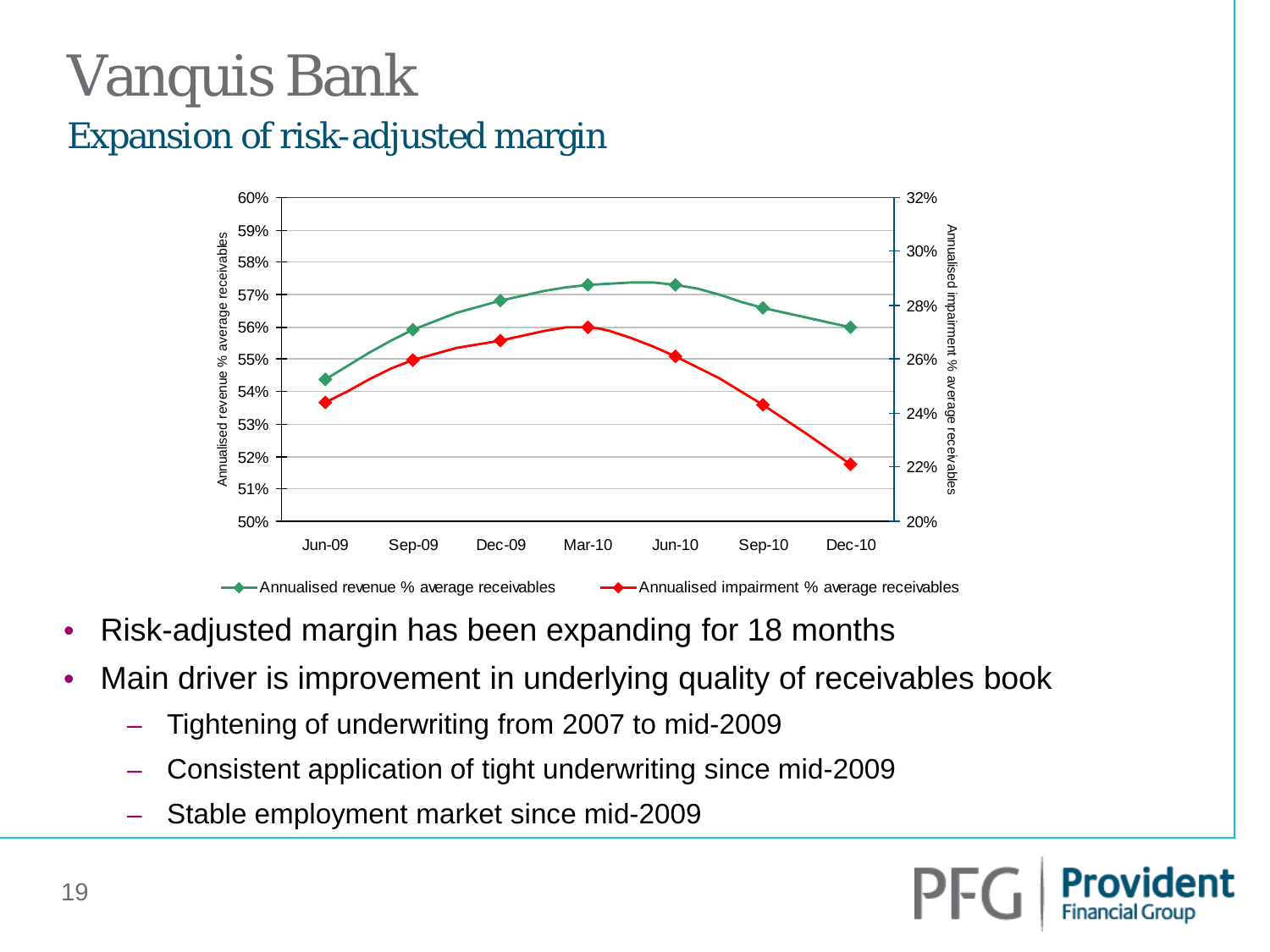## Vanquis Bank Impairment policy

- Loans deemed to be impaired as soon as 1 contractual monthly payment is missed
- Provision of over 80% made against accounts that are 90 days in arrears\*

#### **Realistic accounting policy applied consistently which is prudent when benchmarked against other card issuers**

PF

\* Subject to estimated realisations from central/third party debt recovery processes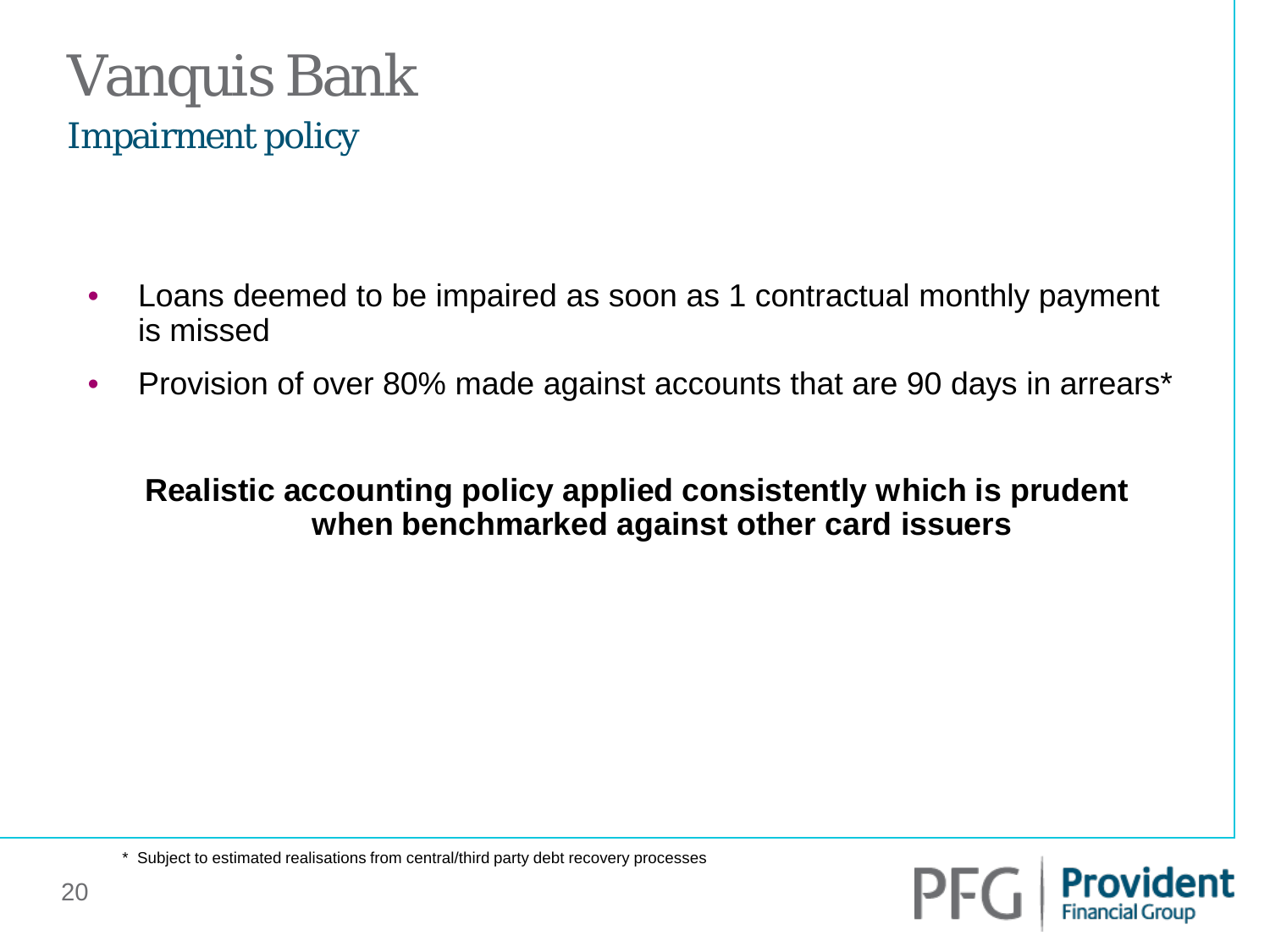### Vanquis Bank IFRS 7 disclosures - % of year-end receivables

|                                                          | 2010                             | 2009          |
|----------------------------------------------------------|----------------------------------|---------------|
|                                                          | $\frac{0}{0}$                    | $\frac{0}{0}$ |
| In order                                                 | 86.5                             | 82.9          |
| In arrears:<br>- Past due but not impaired<br>- Impaired | $\overline{\phantom{0}}$<br>13.5 | 17.1          |
| Total                                                    | 100.0                            | 100.0         |

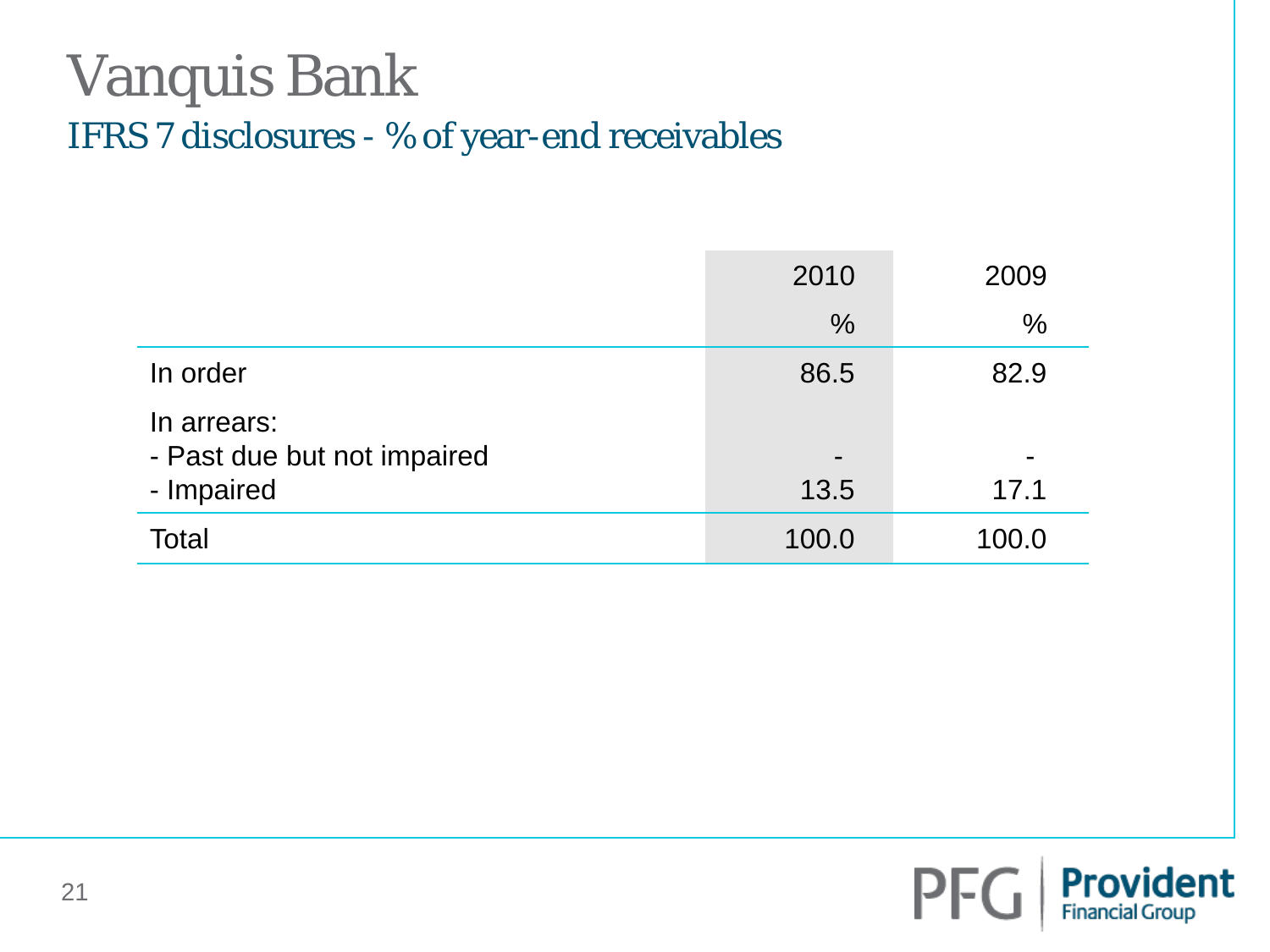# Vanquis Bank

#### Income statement

| Year ended 31 December                          | 2010<br>£m     | 2009<br>£m     | Change<br>$\%$ |
|-------------------------------------------------|----------------|----------------|----------------|
| Customer numbers ('000)                         | 544            | 426            | 27.7%          |
| Year-end customer receivables                   | 345.0          | 255.5          | 35.0%          |
| Average customer receivables                    | 289.2          | 231.1          | 25.1%          |
|                                                 |                |                |                |
| Revenue                                         | 162.0          | 131.3          | 23.4%          |
| Impairment                                      | (63.9)         | (61.7)         | $(3.6\%)$      |
| Revenue less impairment                         | 98.1           | 69.6           | 40.9%          |
| Risk-adjusted margin*<br>Impairment % revenue** | 33.9%<br>39.4% | 30.1%<br>47.0% |                |
| Costs                                           | (52.9)         | (43.3)         | (22.2%)        |
| Profit before interest and tax                  | 45.2           | 26.3           | 71.9%          |
| Interest                                        | (18.5)         | (12.2)         | $(51.6\%)$     |
| Profit before tax                               | 26.7           | 14.1           | 89.4%          |

\* Revenue less impairment as a percentage of average receivables for the year ended 31 December

\*\* Impairment as a percentage of revenue for the year ended 31 December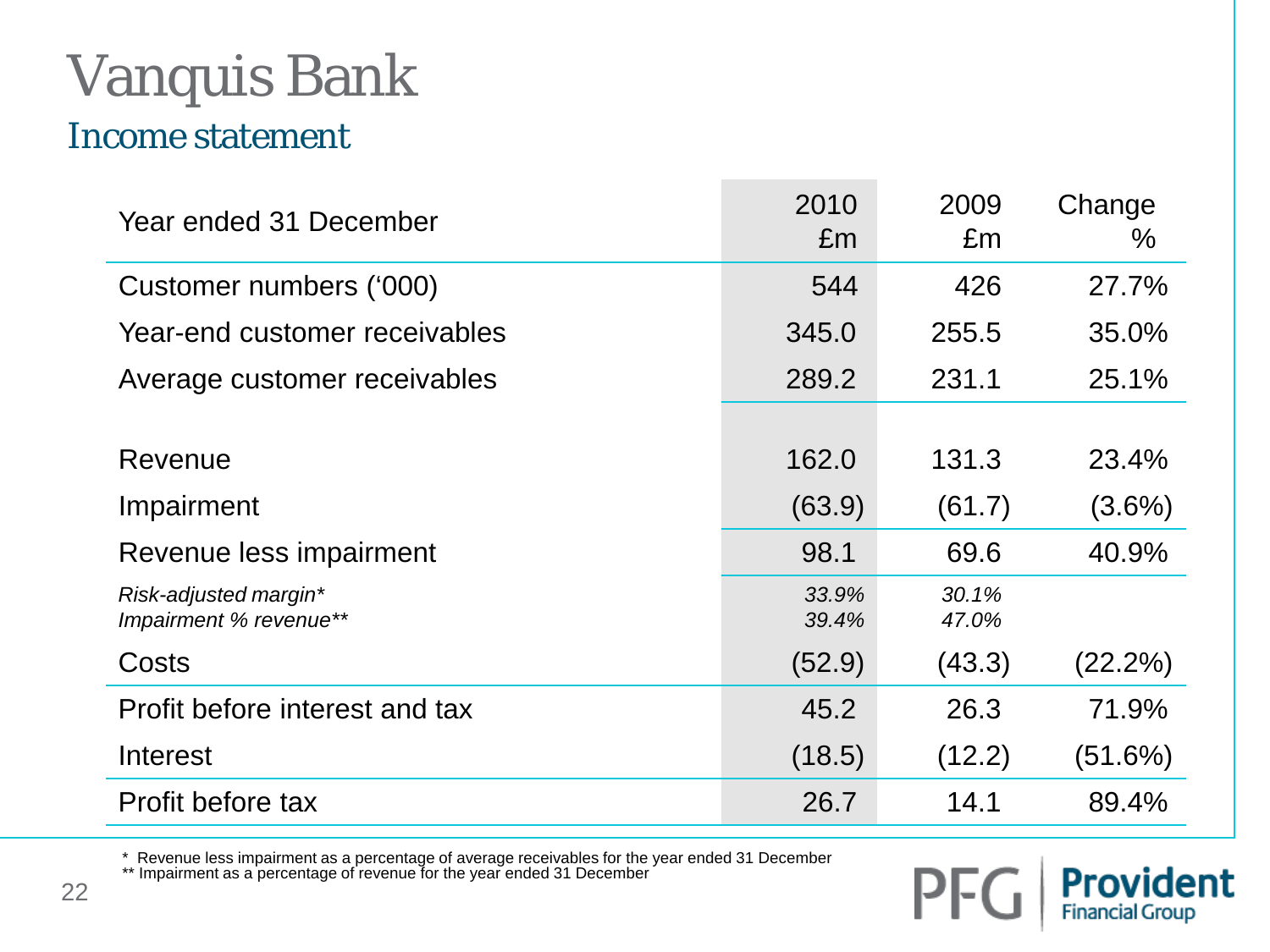### Financial review EPS and dividends

| Year ended 31 December                       | 2010  | 2009  | Change |
|----------------------------------------------|-------|-------|--------|
| Profit before tax and exceptional costs (£m) | 144.5 | 130.1 | 11.1%  |
|                                              |       |       |        |
| Tax rate                                     | 28%   | 28%   |        |
| Adjusted earnings per share                  | 78.6p | 71.4p | 10.1%  |
| Dividend per share                           | 63.5p | 63.5p |        |
| Dividend cover (before exceptional costs)    | 1.24x | 1.12x |        |

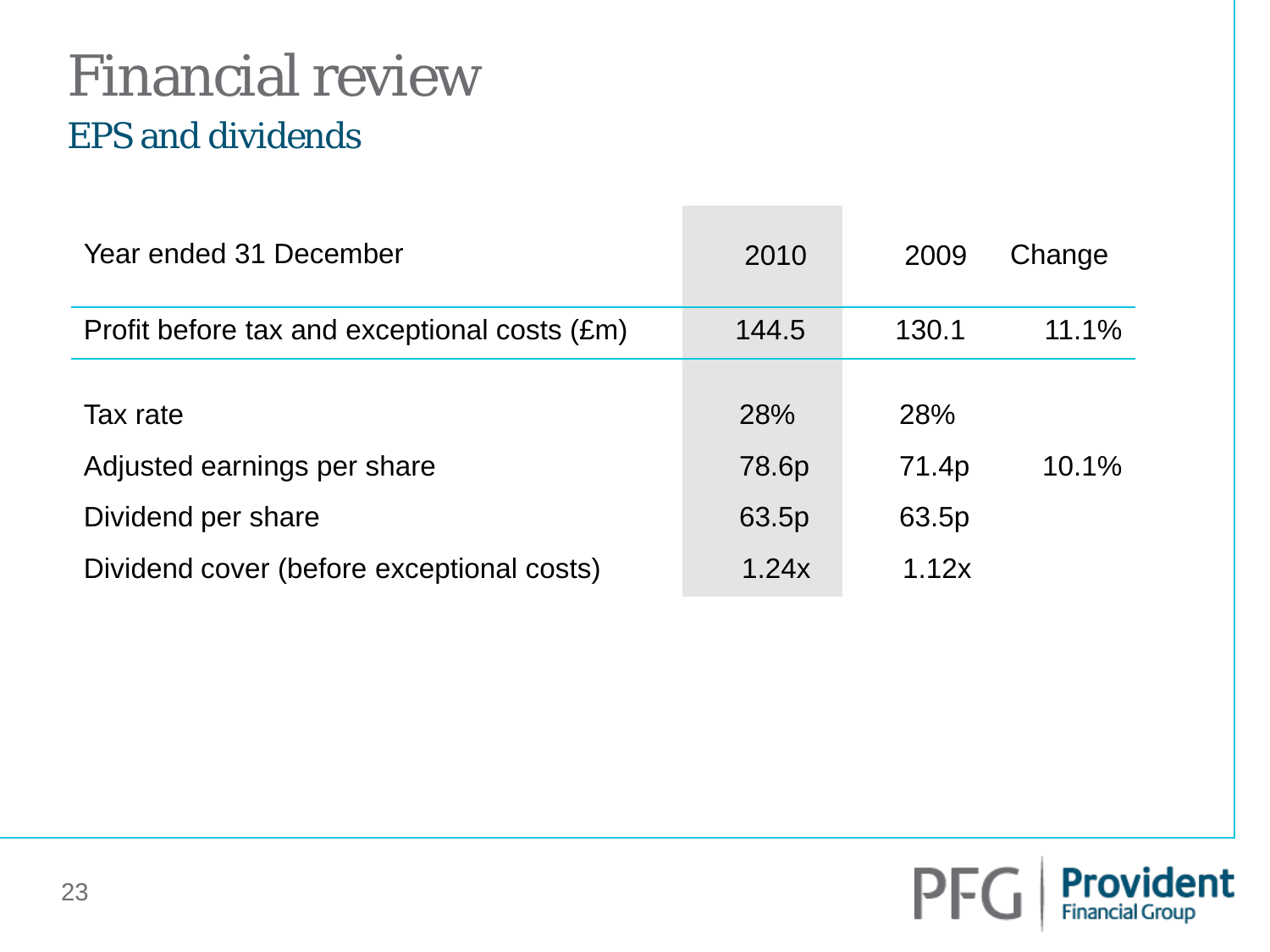## Balance sheet

### Strong balance sheet with modest gearing levels

| As at 31 December          | 2010<br>£m | 2009<br>£m |
|----------------------------|------------|------------|
| <b>Receivables:</b>        |            |            |
| - Consumer Credit Division | 874.3      | 883.8      |
| - Vanquis Bank             | 345.0      | 255.5      |
|                            | 1,219.3    | 1,139.3    |
| <b>Pension asset</b>       | 41.0       | 19.9       |
| Liquid assets buffer       | 10.0       |            |
| Borrowings*                | (959.0)    | (883.4)    |
| Other                      | (1.9)      | (7.4)      |
| Net assets                 | 309.4      | 268.4      |
| Equity**: Receivables      | 19.3%      | 18.9%      |
| Gearing**                  | 3.3x       | 3.3x       |

**Provident** 

\* after adjusting for the fair value of derivatives used to hedge US\$ private placement notes and arrangement fees<br>\*\* equity excludes the net pension asset and the fair value of derivatives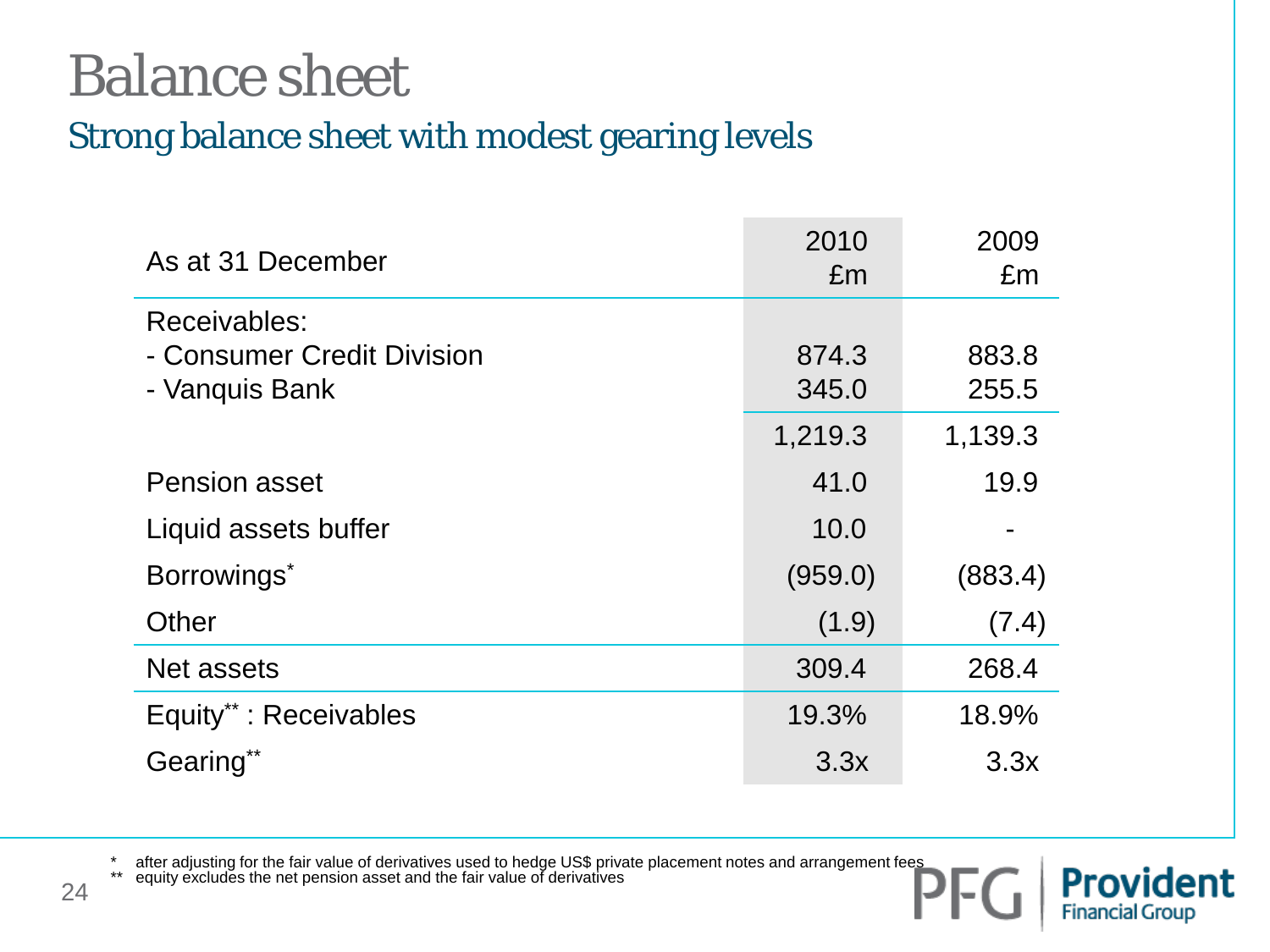### Borrowings and committed facilities Increasing diversification and headroom

|                                                                                                                    | £m                              |
|--------------------------------------------------------------------------------------------------------------------|---------------------------------|
| <b>Committed facilities:</b><br>- Bank facilities<br>- Private placement notes<br>- Senior bonds<br>- Retail bonds | 690.0<br>161.9<br>250.0<br>25.2 |
| - Subordinated bonds                                                                                               | 6.0                             |
| <b>Year-end committed facilities</b>                                                                               | 1,133.1                         |
| - M&G facility                                                                                                     | 100.0                           |
| - Other private placement funds                                                                                    | 28.5                            |
| Committed facilities at 28 February 2011                                                                           | 1,261.6                         |
| Year-end headroom                                                                                                  | 184.7                           |
| Headroom at 28 February 2011                                                                                       | 370.0                           |

**PFC** 

ident

**Prov**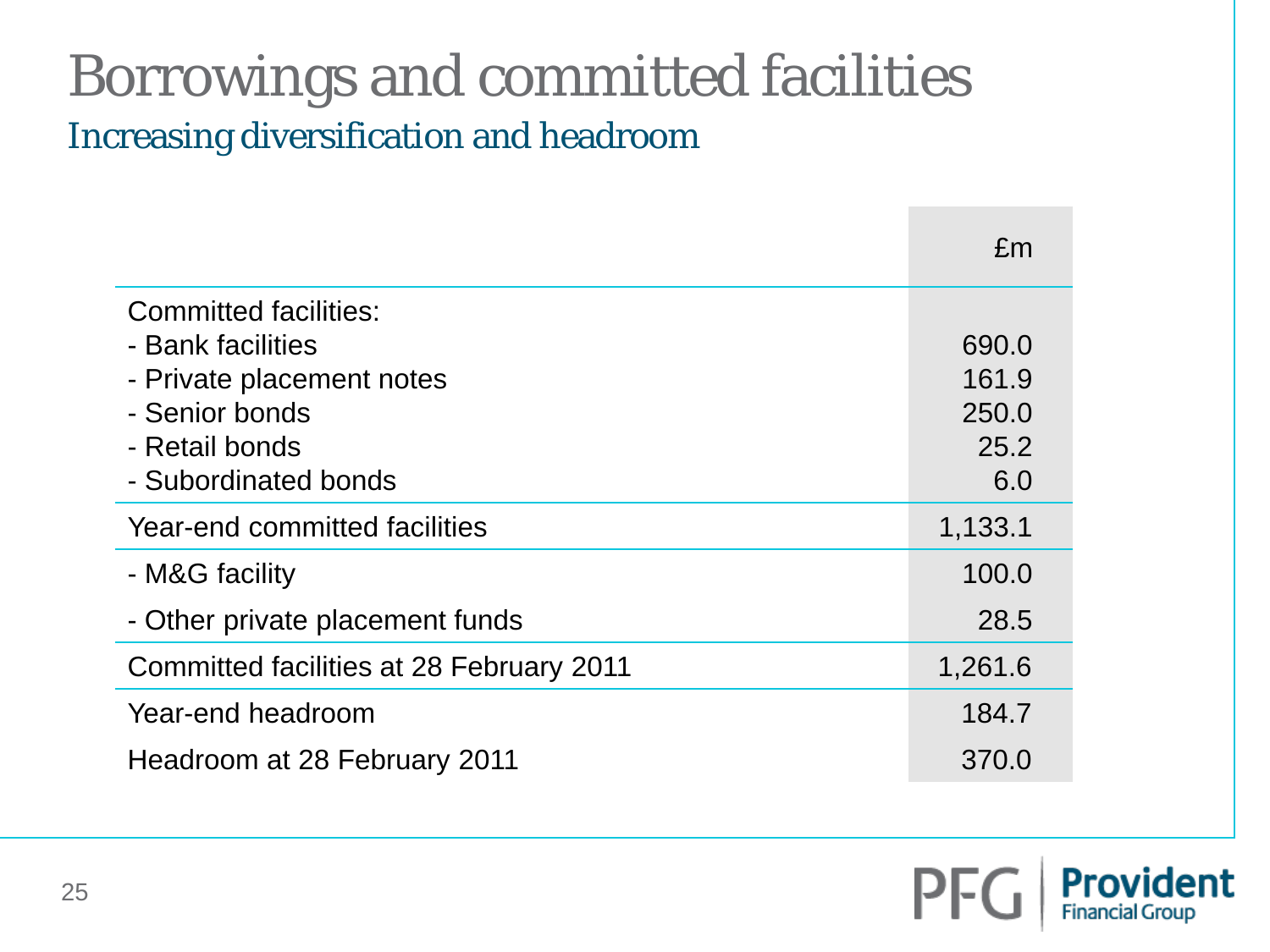### Maturity of committed borrowing facilities Borrowing long and lending short



 $\Box$  Public bonds  $\Box$  Syndicated & bilateral bank facilities  $\Box$  Private placements

- Contractual maturities of £148m in 2011 and £197m in March 2012
- Current committed headroom of £370m and average maturity of 3.8 years
- Continued strategy of diversifying funding
	- Second retail bond roadshow underway
	- Good progress made with FSA regarding deposit taking at Vanquis Bank
- 2010 average interest rate of 8.5% (2009: 7.0%)
	- Reflects cost of carrying excess headroom
	- Average rate for 2011 around 8% based on current funding profile

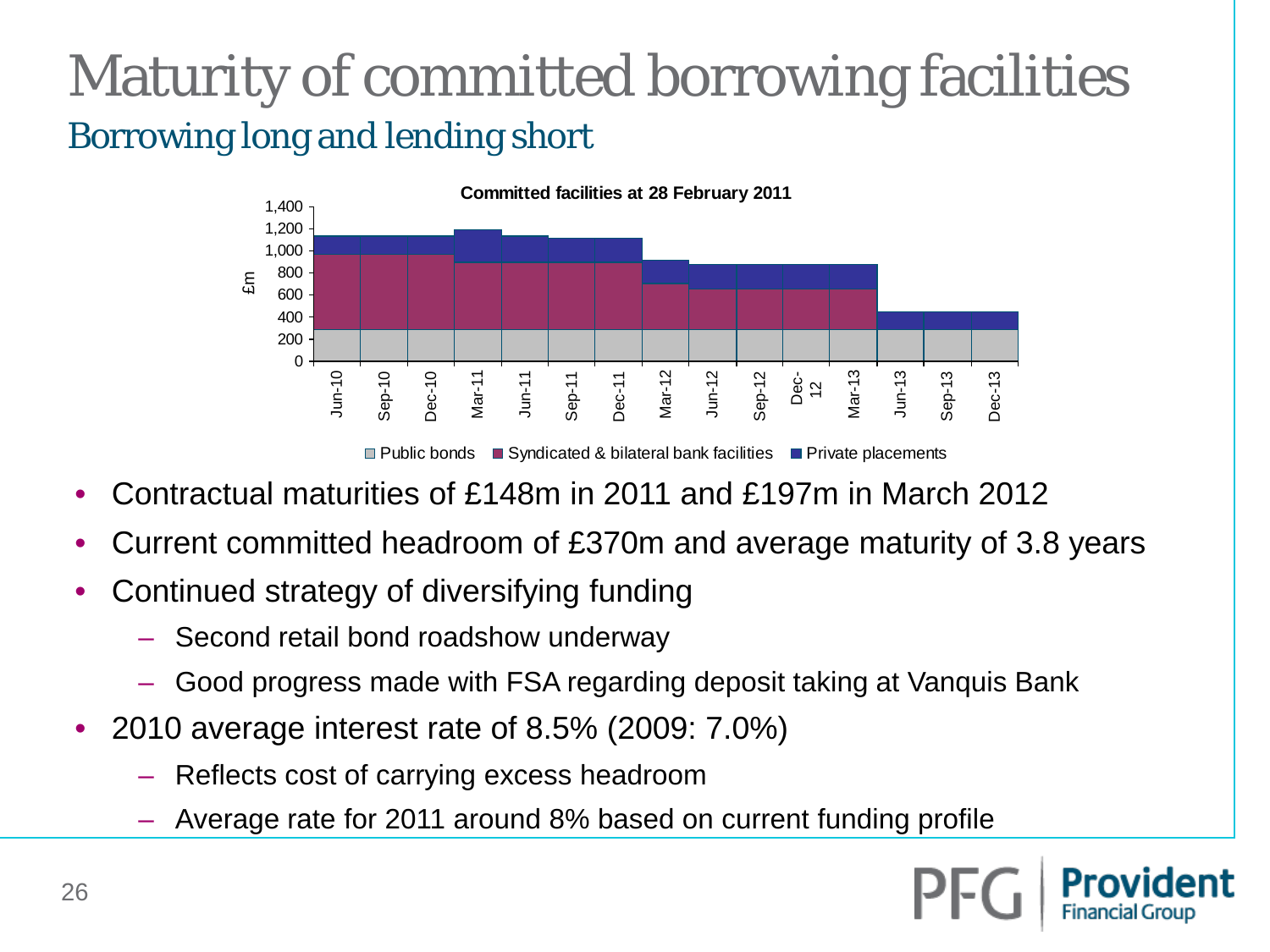# Capital and dividend strategy

### Strong capital generation

- Group generated £80m of capital in 2010 versus dividend cost of £85m
	- Modest growth in receivables in Home Credit
	- Vanquis Bank now generating surplus capital
	- After one-off expenditure of £9.1m to fit-out new Consumer Credit Division head office
- Regulatory capital remains comfortably in excess of ICG set by the FSA in September 2009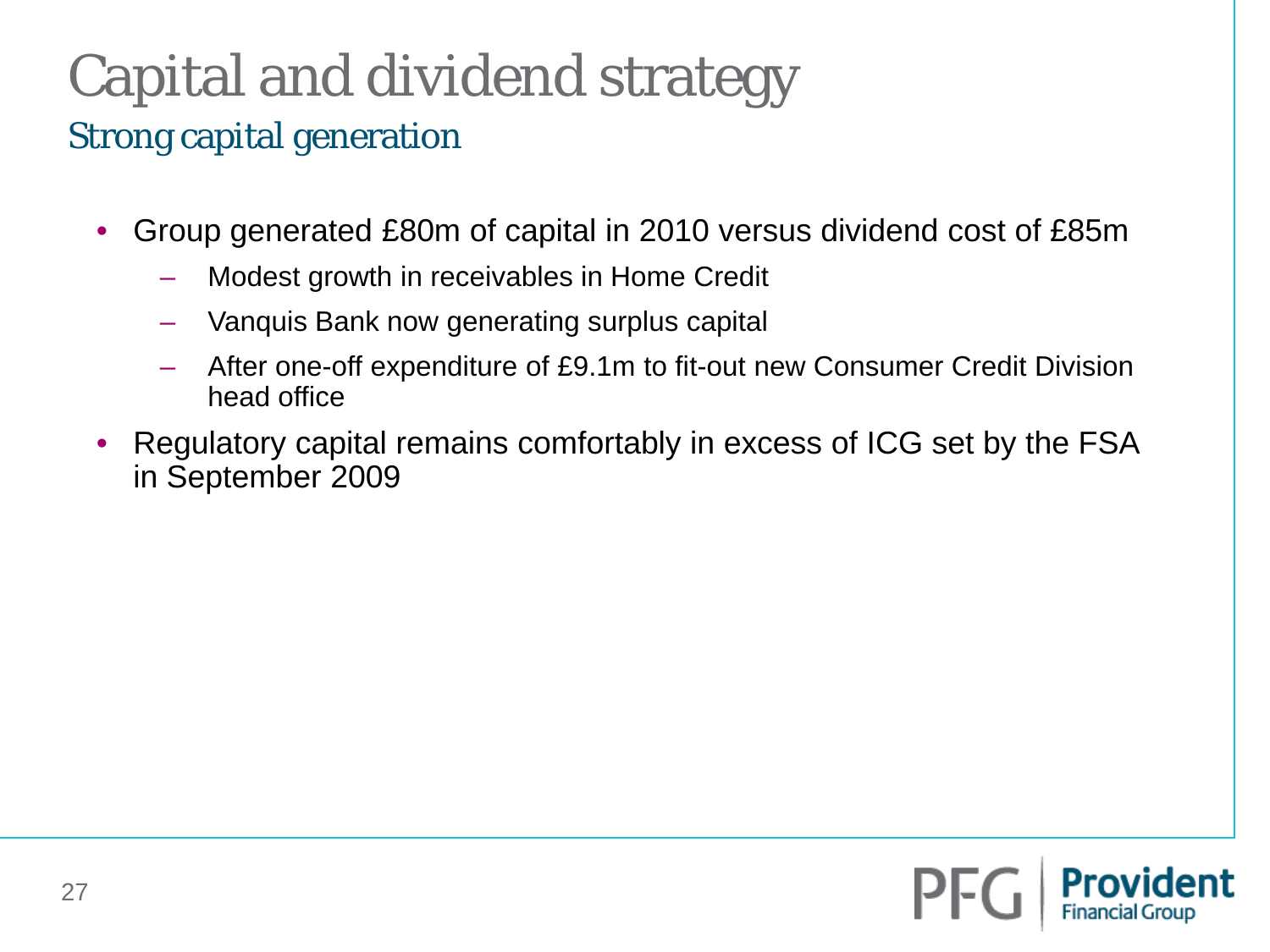### Capital and dividend strategy Alignment of dividend policy, gearing and growth



- Current dividend of c.£85m 1.25x covered at pre-tax profits of £148m
- 20% retention (£22m) supports receivables growth of £100m at 3.5x gearing
- Current gearing of 3.3x within target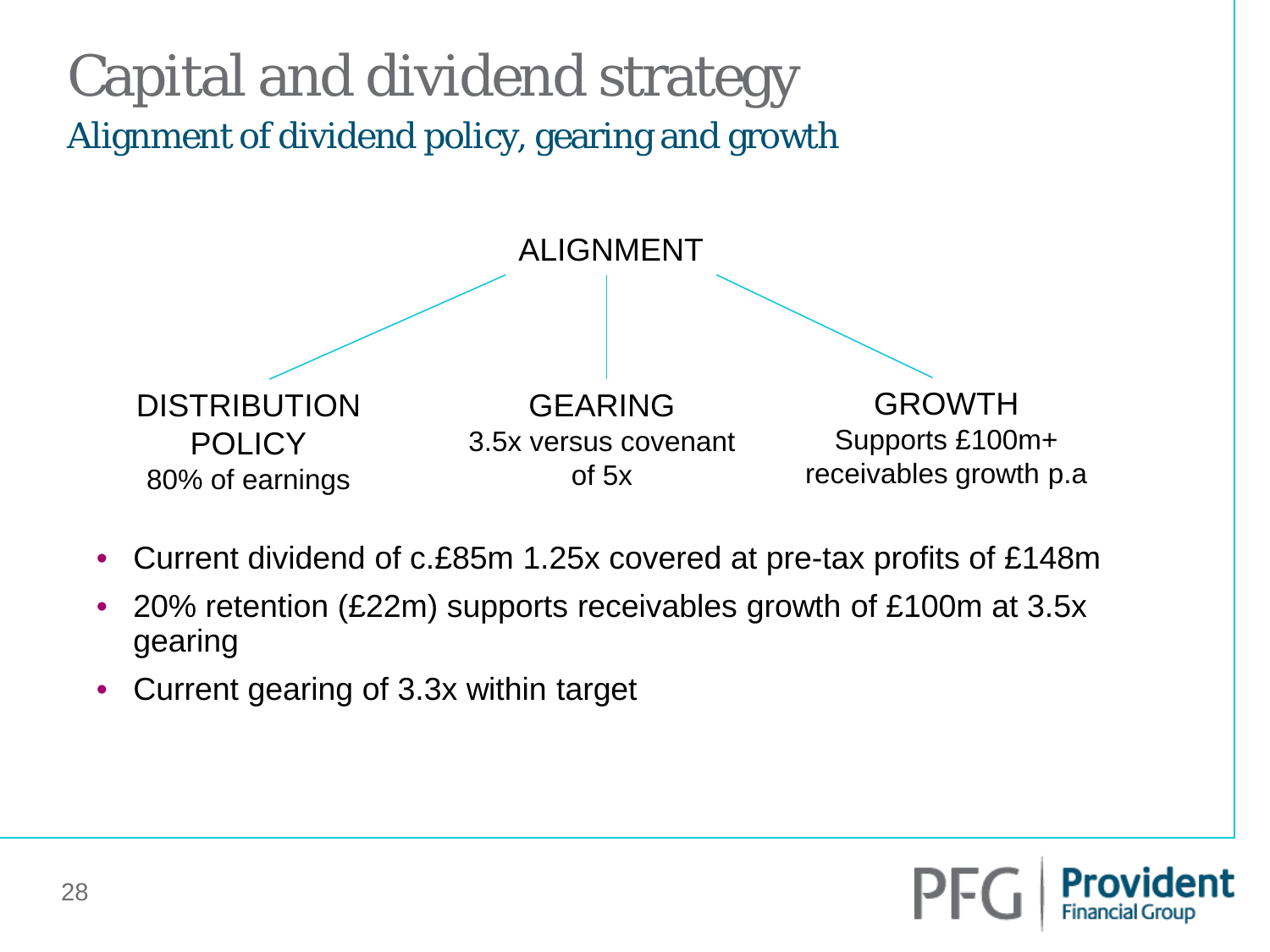## Regulatory update Peter Crook – Chief Executive

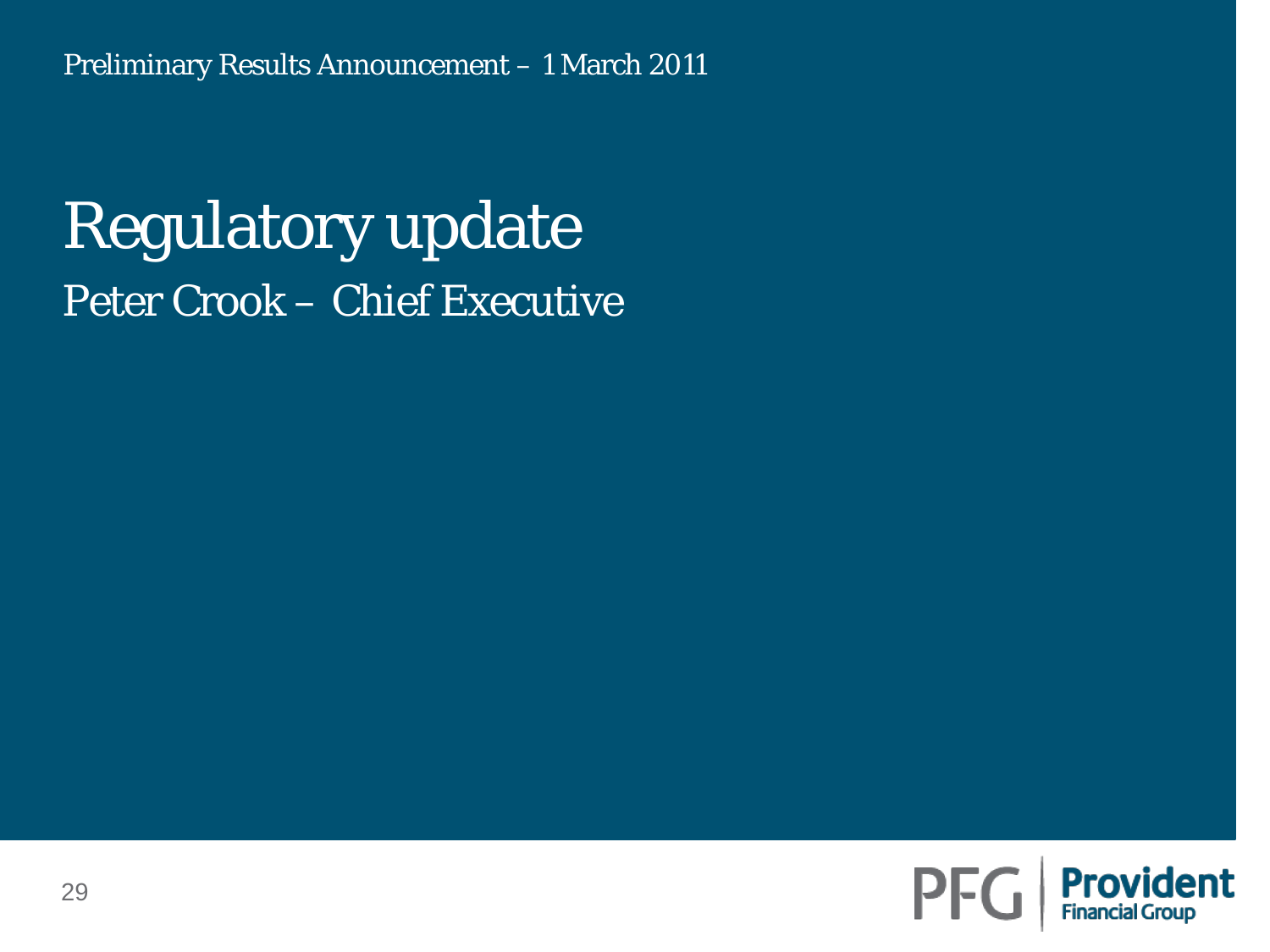# Regulation

### Recent developments

- Relevant provisions of Irresponsible Lending Guidance to Creditors and EU Directive on Consumer Credit implemented by February 2011 as required
- Work with UK Cards Association to implement BIS findings completed during 2010 and early 2011
- Responded to BIS call for evidence issued in October 2010 in connection with wide-ranging review of Consumer Credit and insolvency
- Contributed through trade bodies to consultation on transfer of responsibility for consumer credit to new Financial Conduct Authority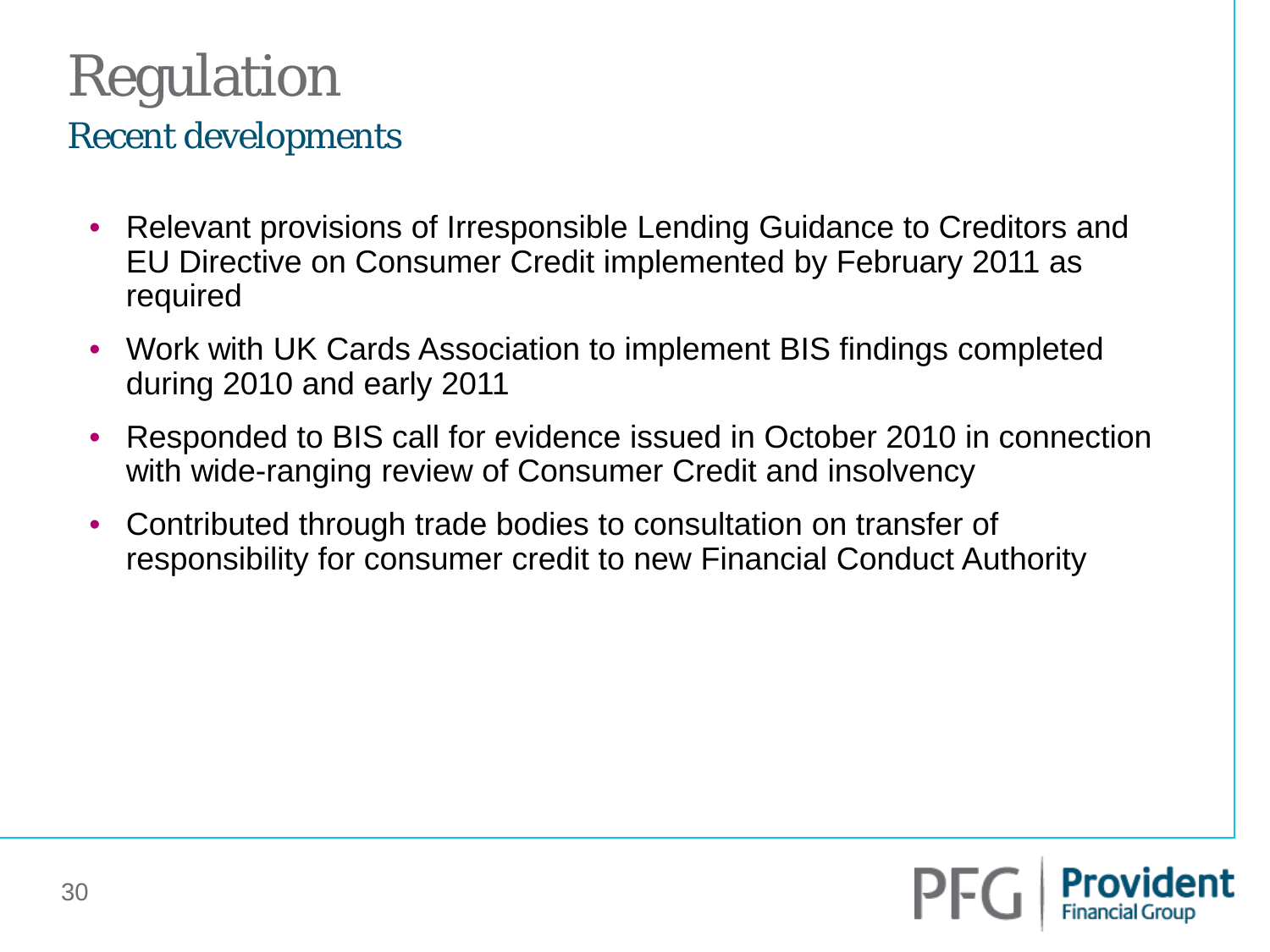Preliminary Results Announcement – 1 March 2011

## **Outlook** Peter Crook – Chief Executive

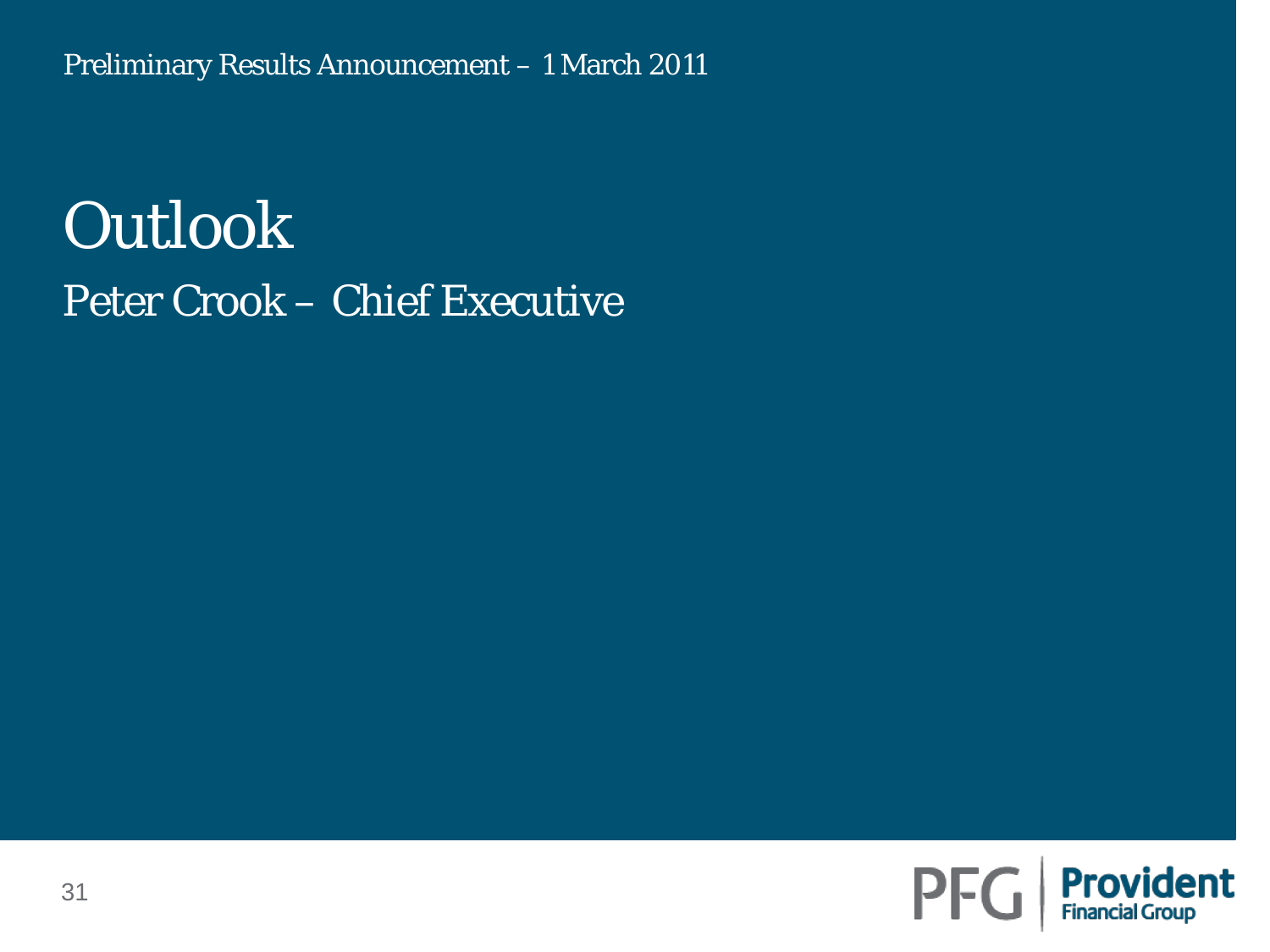## **Outlook**

- Both Home Credit and Vanquis Bank have made a good start to 2011
- Home Credit has delivered a sound collections performance together with year-on-year sales growth in first two months of 2011
- Vanquis Bank has entered 2011 with a high quality receivables book and experienced strong growth and stable delinquency in early part of 2011
- Tight underwriting standards will remain in place in view of uncertainty over future direction of UK employment market
- Strong funding and liquidity positions with headroom on committed facilities of £370m at end of February 2011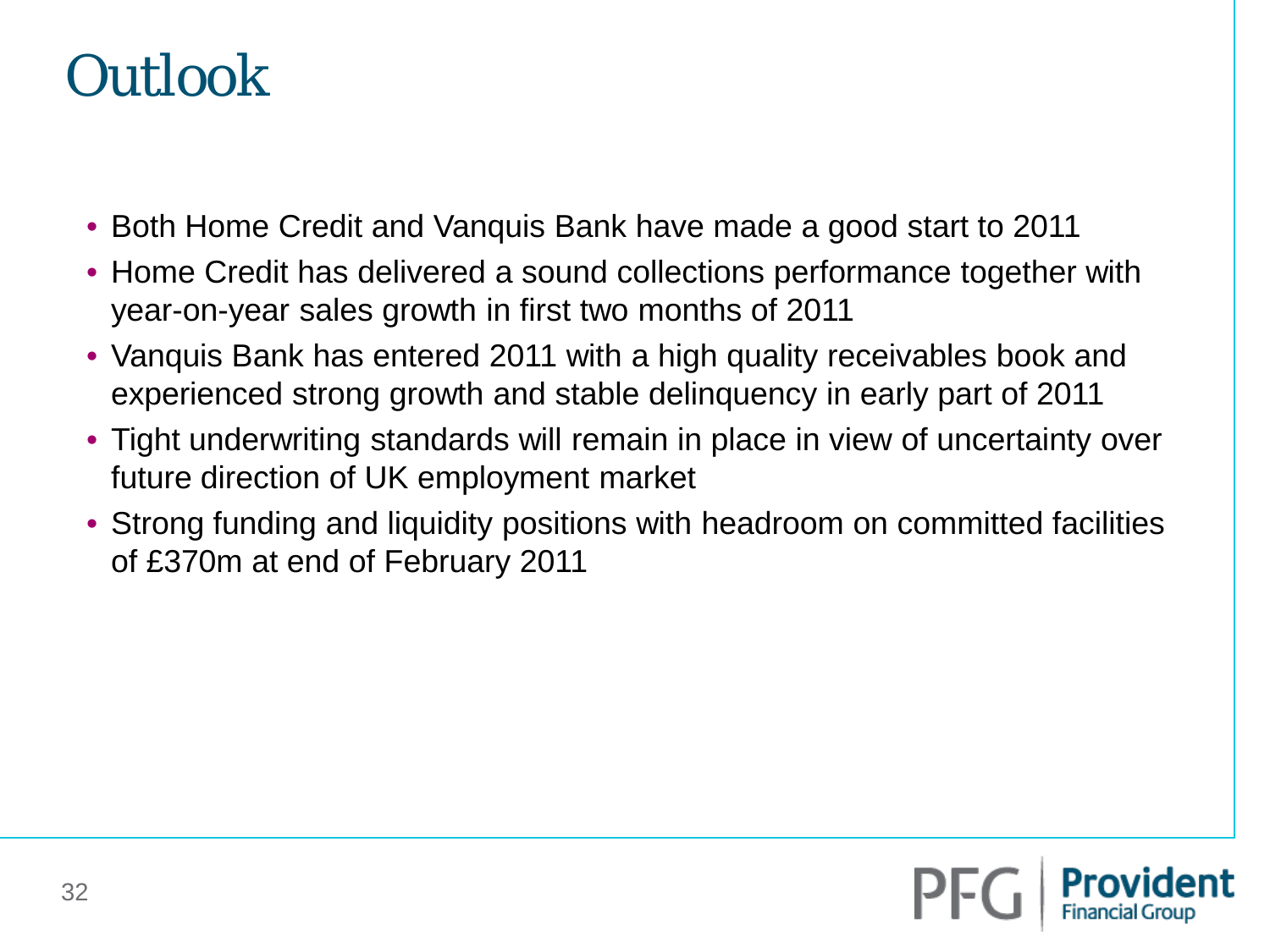## Investment case

- Non-standard credit market will remain the domain of specialists
- An attractive business model
	- Fully invested and modernised Home Credit business poised for growth
	- Strong, profitable and now capital generative growth in Vanquis Bank
- Minimal impact from austerity measures
- Resilient to current market conditions and regulatory environment
- High ROE businesses which are very capital generative
	- Supports a high and sustainable distribution policy
- Strong balance sheet and prudent funding

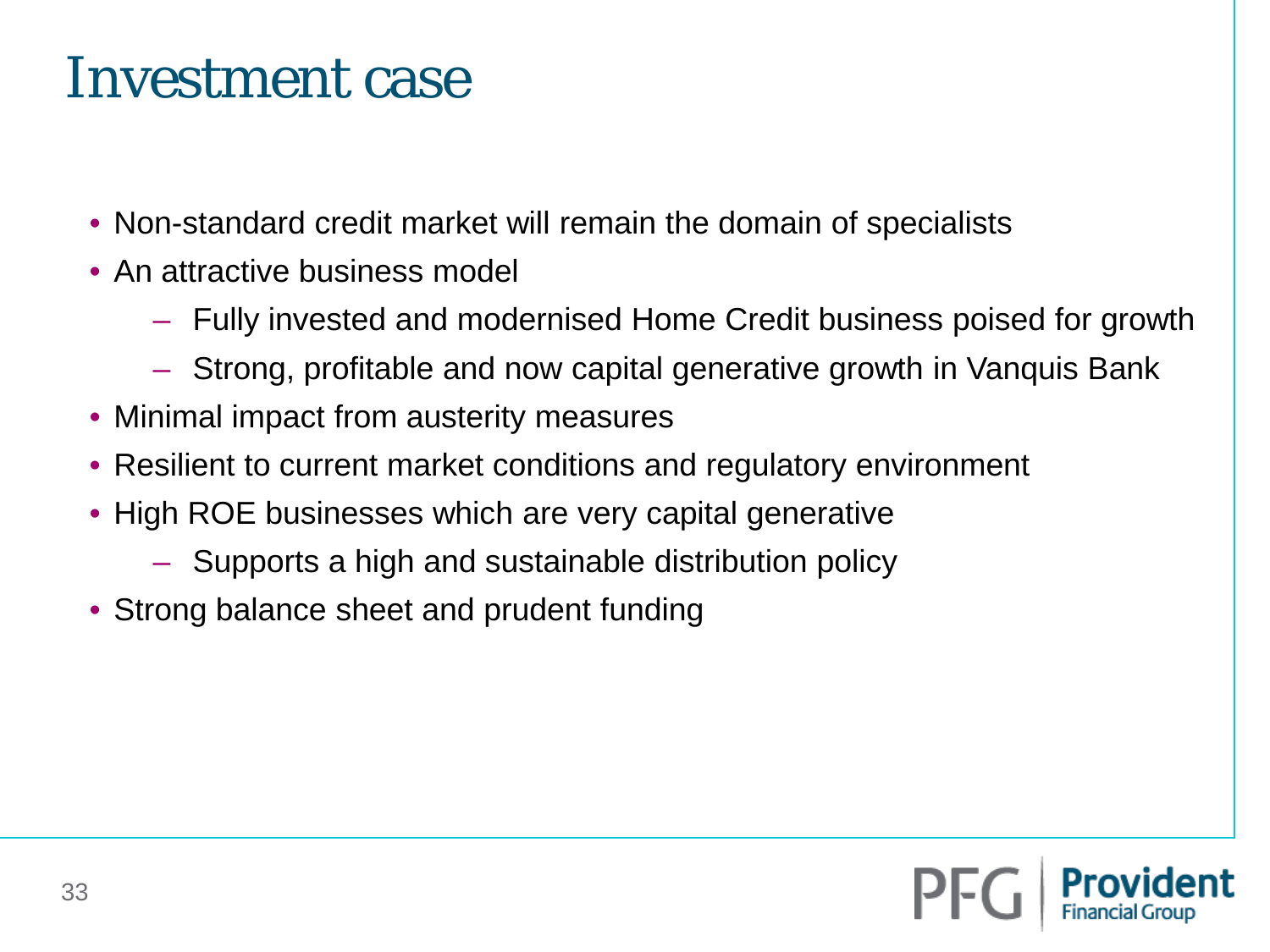Preliminary Results Announcement – 1 March 2011

## Questions